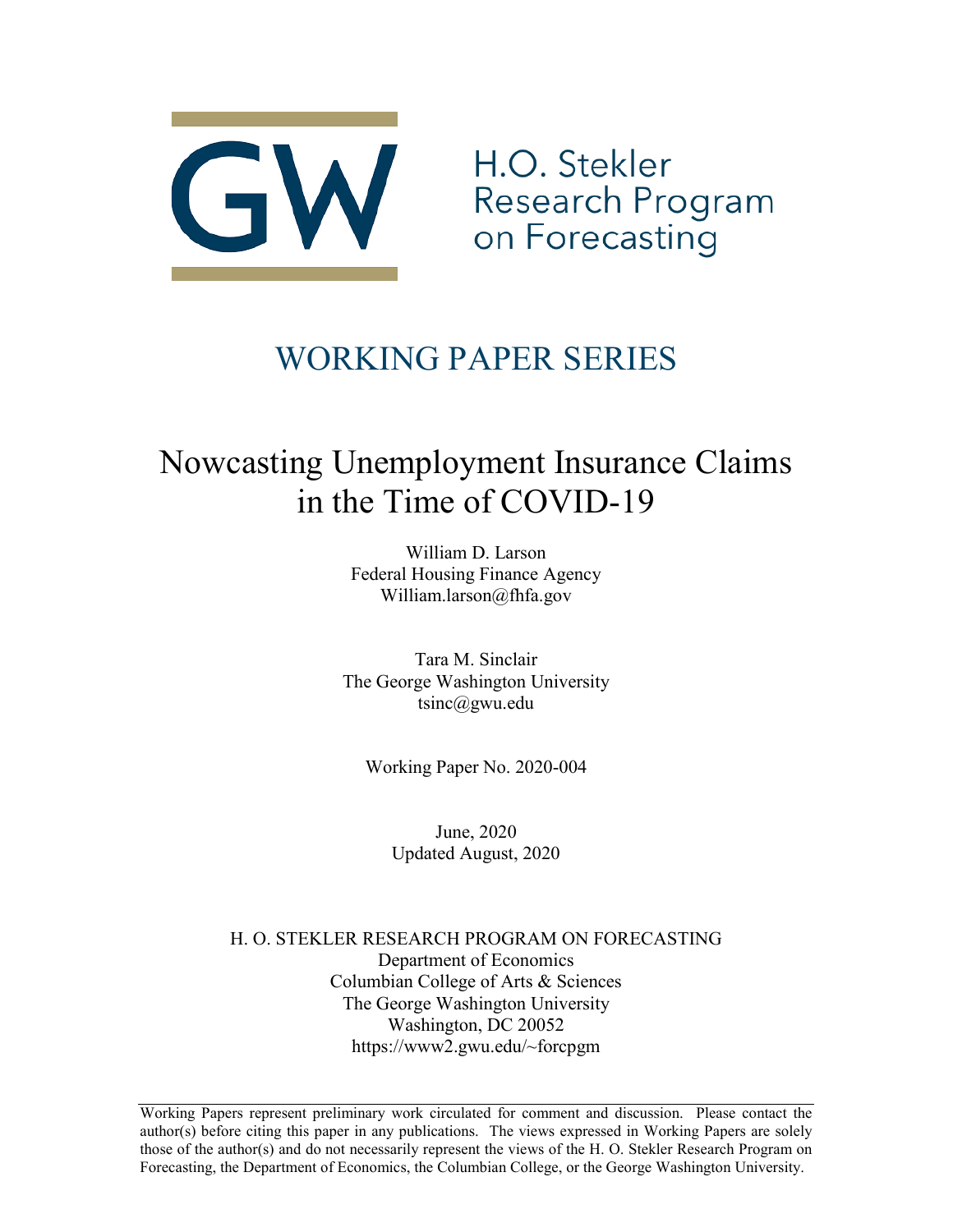#### <span id="page-1-0"></span>Nowcasting Unemployment Insurance Claims in the Time of COVID-19

William D. Larson<sup>1</sup> Tara M. Sinclair Federal Housing Finance Agency George Washington University

> August, 2020 (Initial Version: June, 2020)

#### Abstract

Near term forecasts, also called nowcasts, are most challenging but also most important when the economy experiences an abrupt change. In this paper, we explore the performance of models with different information sets and data structures in order to best nowcast US initial unemployment claims in spring of 2020 in the midst of the COVID-19 pandemic. We show that the best model, particularly near the structural break in claims, is a state-level panel model that includes dummy variables to capture the variation in timing of state-of-emergency declarations. Autoregressive models perform poorly at first but catch up relatively quickly. Models including Google Trends are outperformed by alternative models in nearly all periods. Our results suggest that in times of structural change there is a bias-variance tradeoff. Early on, simple approaches to exploit relevant information in the cross sectional dimension improve forecasts, but in later periods the efficiency of autoregressive models dominates.

Keywords: panel forecasting, time series forecasting, forecast evaluation, structural breaks, Google Trends

JEL Classification: C53, E24, E27, J64, R23

<sup>1</sup>Please address correspondence to William Larson [\(william.larson@fhfa.gov\)](mailto:william.larson@fhfa.gov). The authors thank Dallas Phillips and Rebecca Sullivan for compiling declarations timing data; Lynn Fisher, Saty Patrabanch, Anju Vajja, Justin Contat, and Forrest Pafenberg for encouragement and support; Andrew Martinez and Constantin Burgi for detailed comments; and seminar participants at the FHFA for valued comments and discussion.Working Papers prepared by staff of the Federal Housing Finance Agency (FHFA) are preliminary products circulated to stimulate discussion and critical comment. The analysis and conclusions are those of the authors alone, and should not be represented or interpreted as conveying an official FHFA position, policy, analysis, opinion, or endorsement. Any errors or omissions are the sole responsibility of the authors. References to FHFA Working Papers (other than acknowledgment) should be cleared with the authors to protect the tentative character of these papers.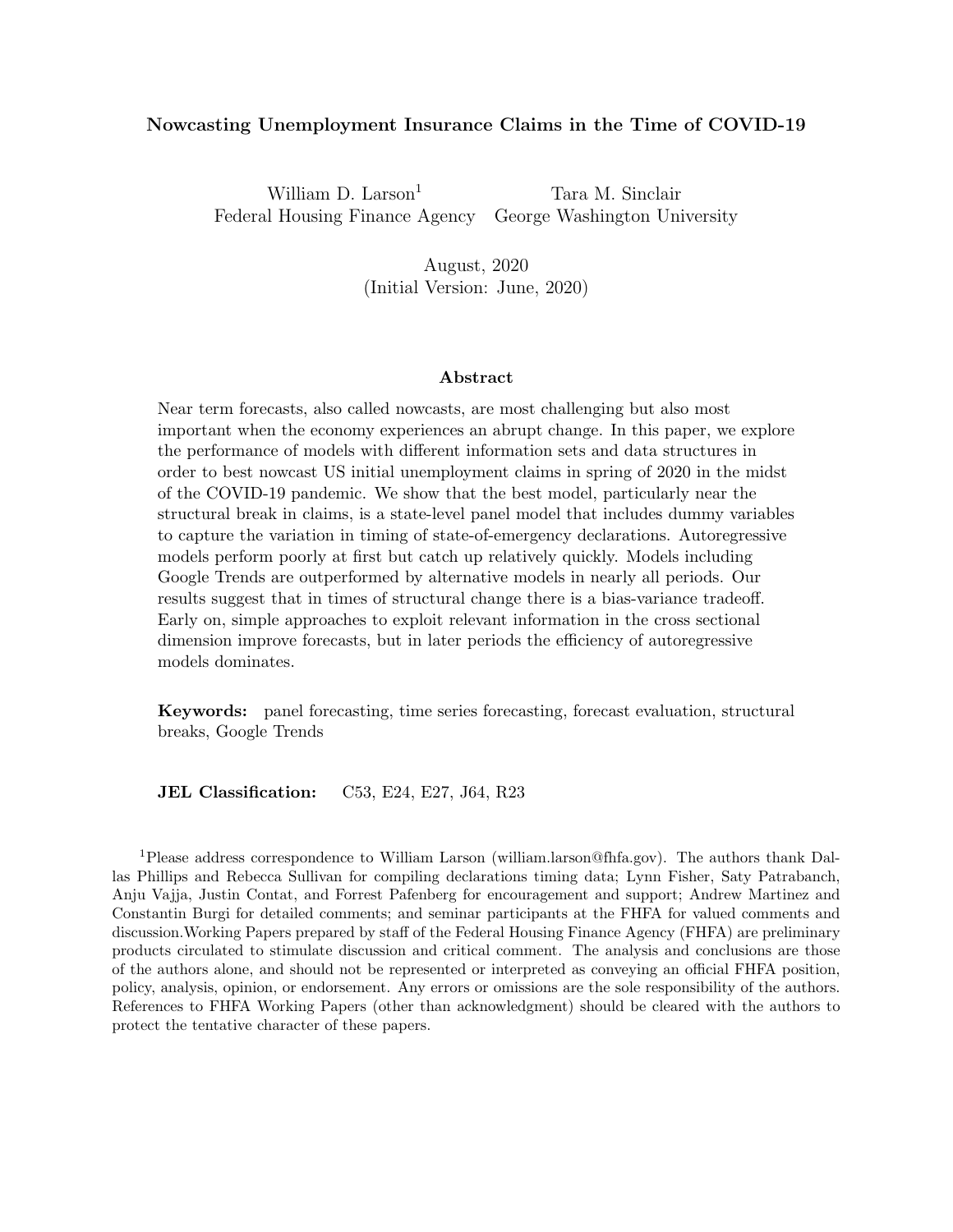# 1 Introduction

Simple time series models often forecast well in normal times (see the long literature started by [Nelson](#page-17-0) [\(1972\)](#page-17-0)), but in the midst of dramatic upheaval, such as in the first few weeks of the response to COVID-19, these models do not adjust quickly to changing conditions [\(Castle,](#page-16-0) [Clements, and Hendry](#page-16-0) [\(2016\)](#page-16-0)). These models exploit a long time series of an aggregate to estimate precise, consistent estimates, while typically ignoring information on disaggregate components. We argue that in times of structural change, forecasters should attempt to exploit information within disaggregates, especially when there exists timing variation in the breaks among the disaggregate entities. In the case of the spring of 2020, we find variation in state-level COVID-19-related state-of-emergency declarations provides useful information for predicting the national quantity of initial unemployment insurance claims.

The number of persons filing initial claims for unemployment insurance (UI) is an important indicator of current US economic conditions (Berge and Jordà, 2011; [Lewis, Mertens, and](#page-17-1) [Stock, 2020\)](#page-17-1). UI data is both timely and frequent, and is one of a limited number of macroeconomic indicators available at a weekly cadence. As the COVID-19 pandemic came to the US, it became an important indicator used to evaluate the state of the economy and the economic toll of the pandemic and associated stay-at-home orders in near-real-time. It also became itself a key variable to forecast to predict the economic costs of the pandemic.<sup>[1](#page-1-0)</sup>

In this paper we present current week forecasts (i.e. nowcasts) of the advance estimates of US national initial unemployment claims produced with different information sets and data structures.<sup>[2](#page-1-0)</sup> We show that a small T panel model performs well shortly after a structural break if it has relevant information. The variation in emergency declaration date across the states provides this relevant information and outperforms models including Google Trends data as well as autoregressive models. We further show that autoregressive models do catch up within a few periods, but that they perform poorly in the crucial weeks directly after the dramatic increase in claims that came in mid-March of 2020.

Other researchers have recognized the need for different tools to forecast UI claims in the time

<sup>&</sup>lt;sup>1</sup>The insured unemployed in the US is typically a subset of all unemployed since some jobless do not qualify or apply for benefits. Furthermore, some that qualify for unemployment benefits in the pandemic may not be actively looking for work and therefore may be classified as out of the labor force rather than unemployed in surveys.

<sup>2</sup>[Wright](#page-18-0) [\(2019\)](#page-18-0) emphasizes the important role of nowcasts in macroeconomic forecasting.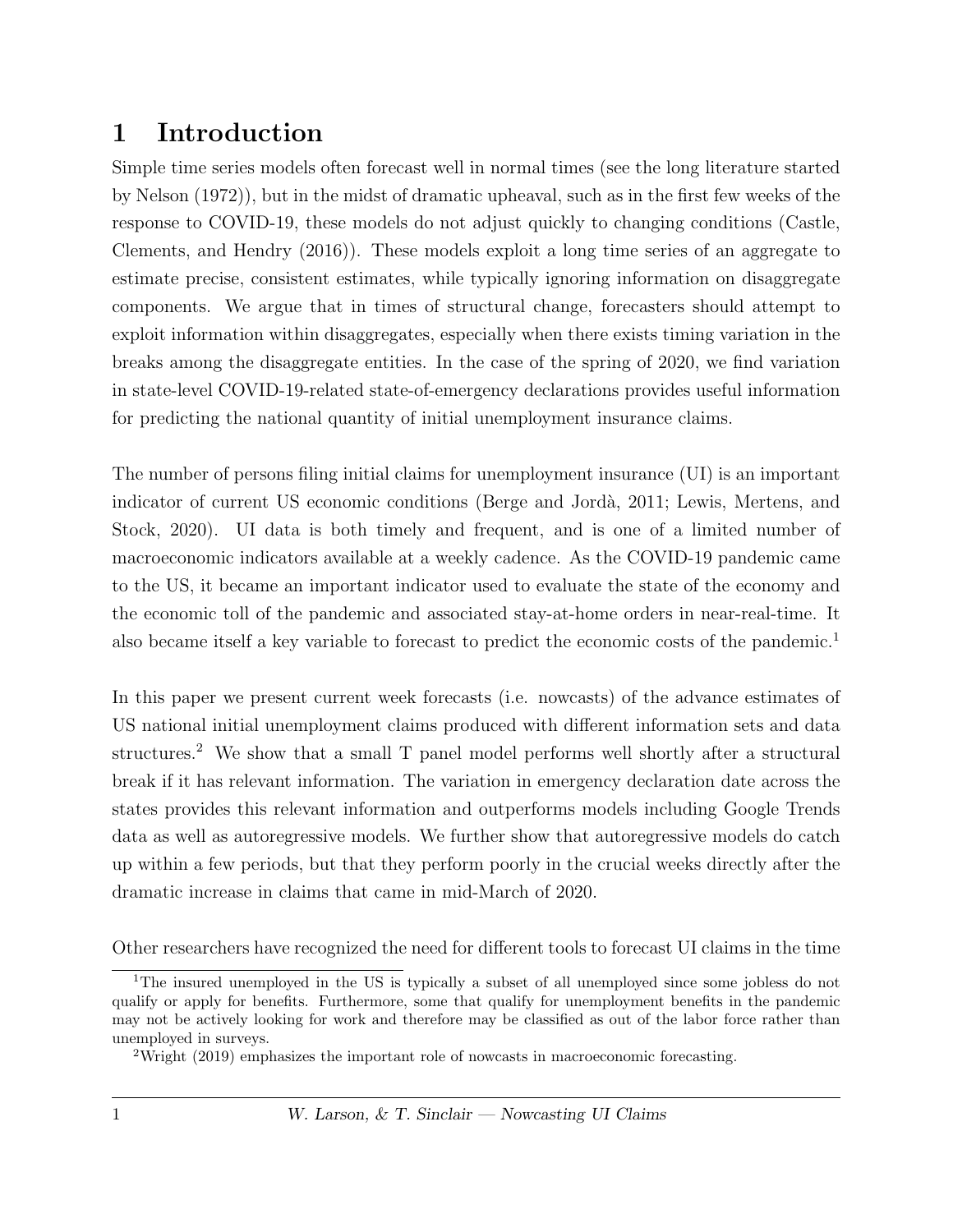of COVID-19 beyond simple time series models. [Aaronson, Brave, Butters, Sacks, and Seo](#page-16-2) [\(2020\)](#page-16-2) use an event-study approach based on hurricanes in order to use Google Trends data to forecast claims. [Goldsmith-Pinkham and Sojourner](#page-17-2) [\(2020\)](#page-17-2) also use Google Trends at the state level to forecast claims. Our innovation is to use the timing of emergency declarations across the states in a panel framework. We compare our forecasts to those produced using Google Trends in both panel and time series frameworks as well as with autoregressive models. We show that all models miss the initial shock, but that in the early periods the information in the declaration weeks panel leads to substantially better forecasts. Quickly thereafter, the time series models catch up. Google Trends models are typically secondor third-best in each time period, outperforming autoregressive models initially, but still underperforming declarations dummy variable models.[3](#page-1-0)

Our research also connects to the debate about forecasting the aggregate or aggregating forecasts (see discussion in [Castle and Hendry](#page-16-3) [\(2010\)](#page-16-3), [Hendry and Hubrich](#page-17-3) [\(2011\)](#page-17-3), [Larson](#page-17-4) [\(2015\)](#page-17-4), and [Heinisch and Scheufele](#page-17-5) [\(2018\)](#page-17-5)). We find support for forecasting the individual states and then aggregating in the case when we have variation in the timing of the states that is useful, e.g. the emergency declaration dates, which is consistent with the argument from [Castle, Fawcett, and Hendry](#page-16-4) [\(2011\)](#page-16-4) that we need relevant information available to forecast during breaks. After the usefulness of that information is exhausted, however, simple autoregressive models perform best with little difference between direct national forecasts and aggregates of state forecasts.

Research using Big Data for forecasting has emphasized the importance of a large number of time observations for forecasting but in the face of structural breaks we may not have a long time series with consistent parameters (Bajari, Chernozhukov, Hortaçsu, and Suzuki, [2019\)](#page-16-5). We may, however, have useful information in the panel dimension. Since we have variation in the timing of the emergency declaration by state we can exploit this information using dummy variables in a panel framework. We show that in this case the cross sectional information does improve forecasts in the periods near the structural break.

The remainder of our paper is as follows. First, we describe the UI claims, Google Trends,

<sup>&</sup>lt;sup>3</sup>Google Trends have been shown useful in other contexts, including forecasting the US unemployment rate [\(D'Amuri and Marcucci, 2017\)](#page-17-6) and nowcasting GDP, particularly when official data are not available [\(Ferrara and Simoni, 2019\)](#page-17-7). See [Choi and Varian](#page-16-6) [\(2012\)](#page-16-6) for discussion of using Google Trends for nowcasting several economic indicators, including unemployment claims.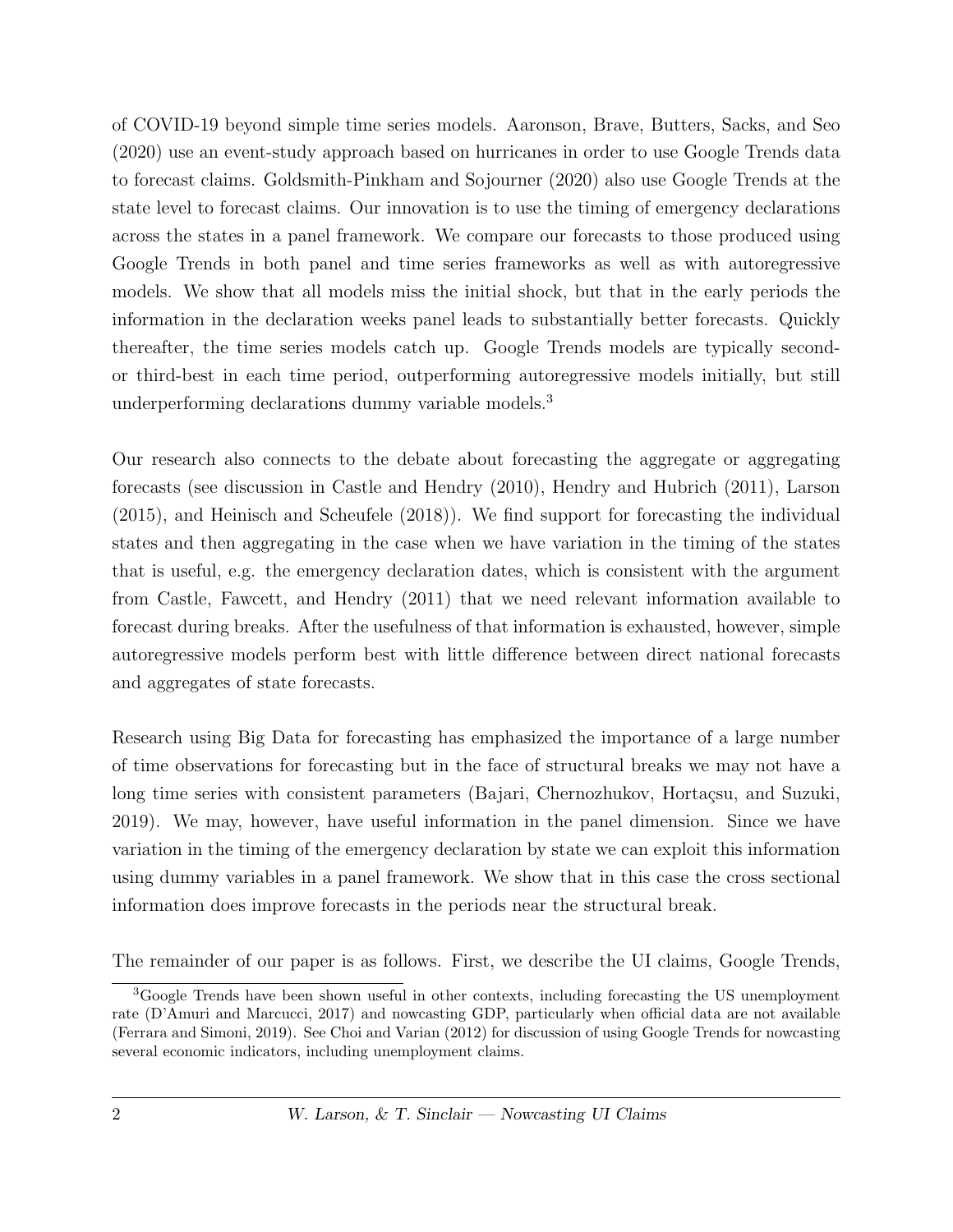and disaster declaration series. Next, we describe the models used to generate pseudo realtime forecasts, paying particular attention to information set assumptions regarding variables and timing and the structure of the data. Then, we turn to a discussion of our results, after which we conclude. Detailed model estimates and alternative forecasts can be found in the appendix.

# 2 Data

### 2.1 Unemployment insurance claims

Our target variable is the national total of the advance number of initial unemployment insurance (UI) weekly claims under state programs, not seasonally adjusted (NSA). Figure [1,](#page-19-0) panel a reports this variable for each week since January 1998. The previous peak, near the end of the Great Recession, was just under 1 million people filing initial UI claims (NSA). In early 2020, the US economy was relatively strong, with around 215,000 weekly claims each week in February. In response to the COVID-19 pandemic and stay-at-home orders, claims quickly dwarfed the Great Recession high, rising almost 30-fold from this benchmark entry, with claims exceeding 6 million in a single week (panel  $b$ ). Our analysis is focused on this crisis period and our forecasts begin for the week of March 14, 2020. Our objective throughout the paper is to forecast the advance release of the series presented in Figure [1.](#page-19-0)

Initial unemployment insurance claims are released each Thursday morning at 8:30 am Eastern Time by the US Department of Labor (DOL) and the latest data are the preliminary estimates for the week ending the Saturday five days prior. Each week our dataset contains initial claims by state for a total of 52 entities in the panel: 50 US states plus the District of Columbia (DC) and Puerto Rico.[4](#page-1-0) We refer to all the entities as states for simplicity. The objective of the forecasts will be the advance national totals which are directly calculated as a sum of the  $52$  $52$  state entities.<sup>5</sup> We focus on not seasonally adjusted (NSA) numbers throughout our analysis, following the recommendation of [Rinz](#page-18-1) [\(2020\)](#page-18-1), since the multiplicative seasonal adjustment procedure that is used for UI claims is likely misleading in the case

<sup>&</sup>lt;sup>4</sup>We do not model the US Virgin Islands, which typically has fewer than 100 claims per week.

<sup>5</sup>We are focused on the initial claims under state programs, not the additional claims for the national Pandemic Unemployment Assistance from the CARES Act (info at [https://www.dol.gov/coronavirus/](https://www.dol.gov/coronavirus/unemployment-insurance) [unemployment-insurance](https://www.dol.gov/coronavirus/unemployment-insurance).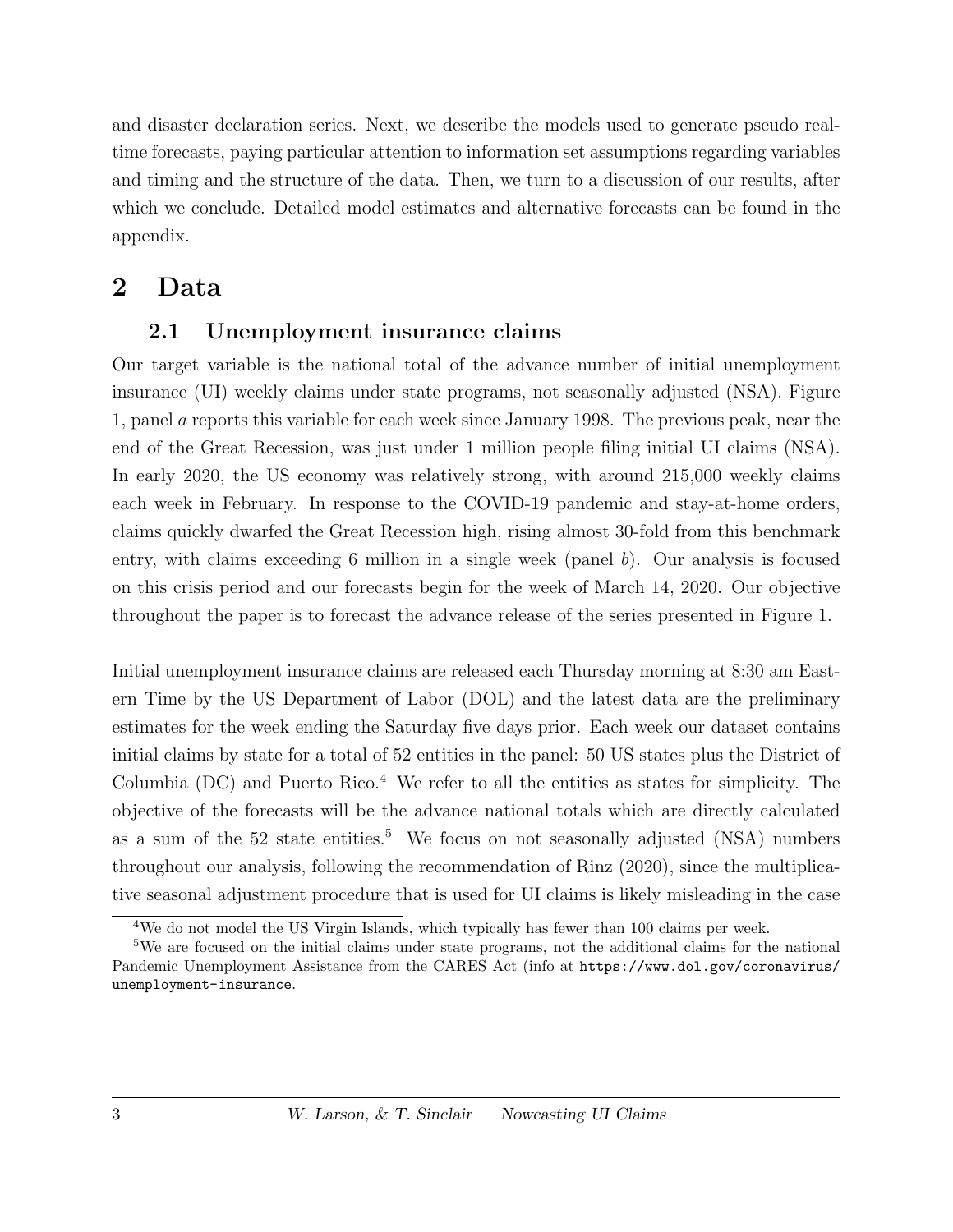of the magnitudes of changes in the sample we are analyzing.[6](#page-1-0) Our pseudo real-time dataset is constructed using the historical weekly file available on the DOL website through the week ending March [7](#page-1-0)th, 2020, and then press release PDF files.<sup>7</sup>

All models are estimated on data available at the time the forecast was made. In our exercise, forecasts are assumed to be made immediately following the Thursday release for the next week's release. Unemployment claims data are generally revised once, meaning that the last observation used in each week's estimates will be preliminary data ("advance" estimates in the Department of Labor terminology) that is updated the following week.<sup>[8](#page-1-0)</sup>

In our analysis, we develop several forecasting models which exploit different samples of data and variable transformations. For autoregressive models (both state and national), our dependent variable is the natural log of weekly UI claims, and our sample begins in January 1998 in order to exploit a large number of periods, satisfy "Large T" asymptotics, and ensure ergodicity. Augmented Dickey-Fuller tests confirm this series to be stationary despite the rising labor force over the period, with all tests rejecting the null of non-stationarity at the  $1\%$  level.

In models exploiting the panel dimension–"Large N" models–our dependent variable is normalized weekly US claims for each state relative to the last pre-crisis week, which we identified to be the second week of February (the week ending February 15). Thus, for each state the normalized data = 1 for the week ending February 15th. We then reverse this normalization

<sup>&</sup>lt;sup>6</sup>The use of seasonally adjusted (SA) versus not seasonally adjusted (NSA) numbers has been the subject of some debate in the COVID-19 downturn. Seasonal adjustments to advance weekly UI claims are multiplicative, which we believe to be overestimates of the true seasonal effect. Accordingly, we use NSA numbers throughout the paper. For some context, the seasonal adjustment to the week ending March 28th was over 600,000 (6.4m SA vs 5.8m NSA). The prior year's UI claims numbers for the same period were, respectively, 211,000 and 180,000, giving a seasonal effect of 31,000. See [https://www.dol.gov/sites/dolgov/files/](https://www.dol.gov/sites/dolgov/files/OPA/newsreleases/ui-claims/20200551.pdf) [OPA/newsreleases/ui-claims/20200551.pdf](https://www.dol.gov/sites/dolgov/files/OPA/newsreleases/ui-claims/20200551.pdf) for the May 2nd, 2020 press release (accessed 5/28/2020). This file has been downloaded and retained by the authors and is available upon request.

<sup>&</sup>lt;sup>7</sup>These files are available at <https://oui.doleta.gov/unemploy/DataDownloads.asp> series ETA 539 and <https://oui.doleta.gov/unemploy/archive.asp>, respectively.

<sup>8</sup>For our real time dataset we assume the data are revised only once, so each week we update our dataset with the "advance" estimates for the previous week along with revised estimates for the week before that. There was one clear data error where preliminary data for Connecticut for the week ending on May 9th was originally reported as 298,680, but was quickly corrected to 30,000 per the Wall Street Journal: [https://www.](https://www.wsj.com/articles/unemployment-claims-keep-piling-up-in-tri-state-area-11589471382) [wsj.com/articles/unemployment-claims-keep-piling-up-in-tri-state-area-11589471382](https://www.wsj.com/articles/unemployment-claims-keep-piling-up-in-tri-state-area-11589471382). We have used the corrected number as the preliminary value for Connecticut in this case and adjusted the national values appropriately.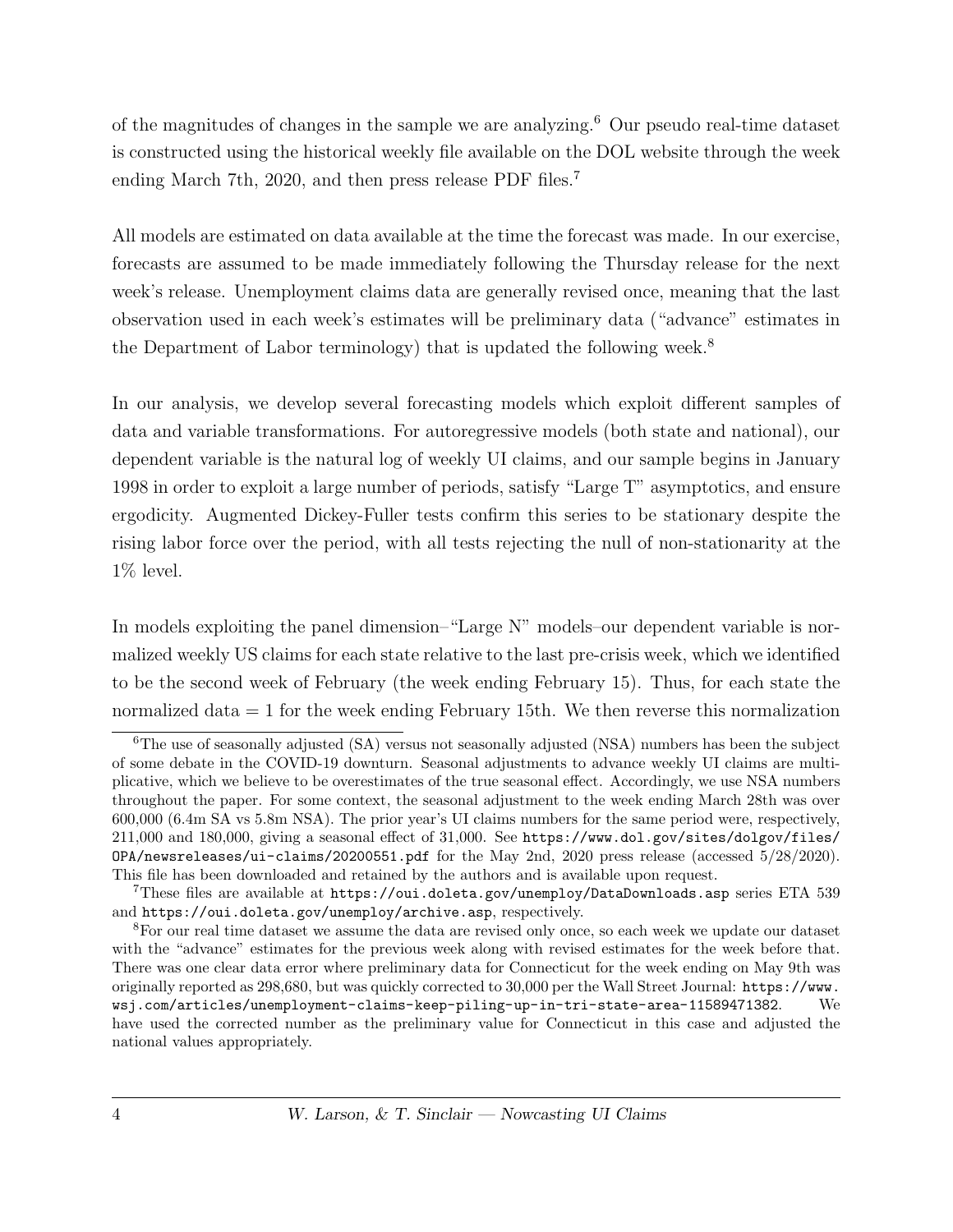when we aggregate back to the national level to produce the forecast of US national NSA initial unemployment claims. Our panel sample period begins the week ending February 1st, week 5 of 2020.

### 2.2 Emergency declaration dates

Our declaration date analysis exploits the variation of timing in emergency declarations by states so that we can learn from the early states for predicting outcomes for later states, similar to the approach of [Liu, Moon, and Schorfheide](#page-17-8) [\(2020\)](#page-17-8). The event time is based on the week in which a state of emergency was declared regarding COVID-19 for that state. All states as well as DC and Puerto Rico declared a state of emergency within a four week period in February and March of 2020 (Table 1). Washington State was the first to declare an emergency on February 29th and West Virginia was the last on March 16th. Figure [2,](#page-20-0) panels a through d, show normalized state claims grouped by their week of declaration where 0 on the x-axis for each group is the week that group declared their emergency. From these figures it is clear that all states experienced a substantial increase in claims after declaring a state of emergency. The last states to declare an emergency already had increases before their declaration week, but continued to experience further increases in the weeks following. It is important to note that we are using declarations of state of emergency, not stay at home or other restrictions, which, as discussed in [Cronin and Evans](#page-16-7) [\(2020\)](#page-16-7), explain only a small amount of the change in behavior in response to the pandemic.

# 2.3 Google Trends

The Google Trends data is an index of the relative search volume on Google for the keyword "unemployment" for the US and for each of the 50 states plus DC and Puerto Rico.[9](#page-1-0) The Google Trends API only allows five comparison locations per search, so, following [Goldsmith-](#page-17-2)[Pinkham and Sojourner](#page-17-2) [\(2020\)](#page-17-2), we include California in each of our rounds of data collection and re-normalize each state relative to California. This approach allows us to compare across time and states. In order to get a long daily time series for the national trend we follow a similar approach pulling each six month time period along with the initial six months.

It is important to note that the models including Google Trends are true nowcasts in the sense that they are using information available into the target week. Google Trends data is

<sup>9</sup>[Aaronson, Brave, Butters, Sacks, and Seo](#page-16-2) [\(2020\)](#page-16-2) also use the keyword "unemployment." We also considered "file for unemployment" following [Goldsmith-Pinkham and Sojourner](#page-17-2) [\(2020\)](#page-17-2) with little impact on the results. One interesting finding is that including both keywords helps the national forecast and seems to be a good way to manage sampling error, but we leave deeper exploration of this issue to further research.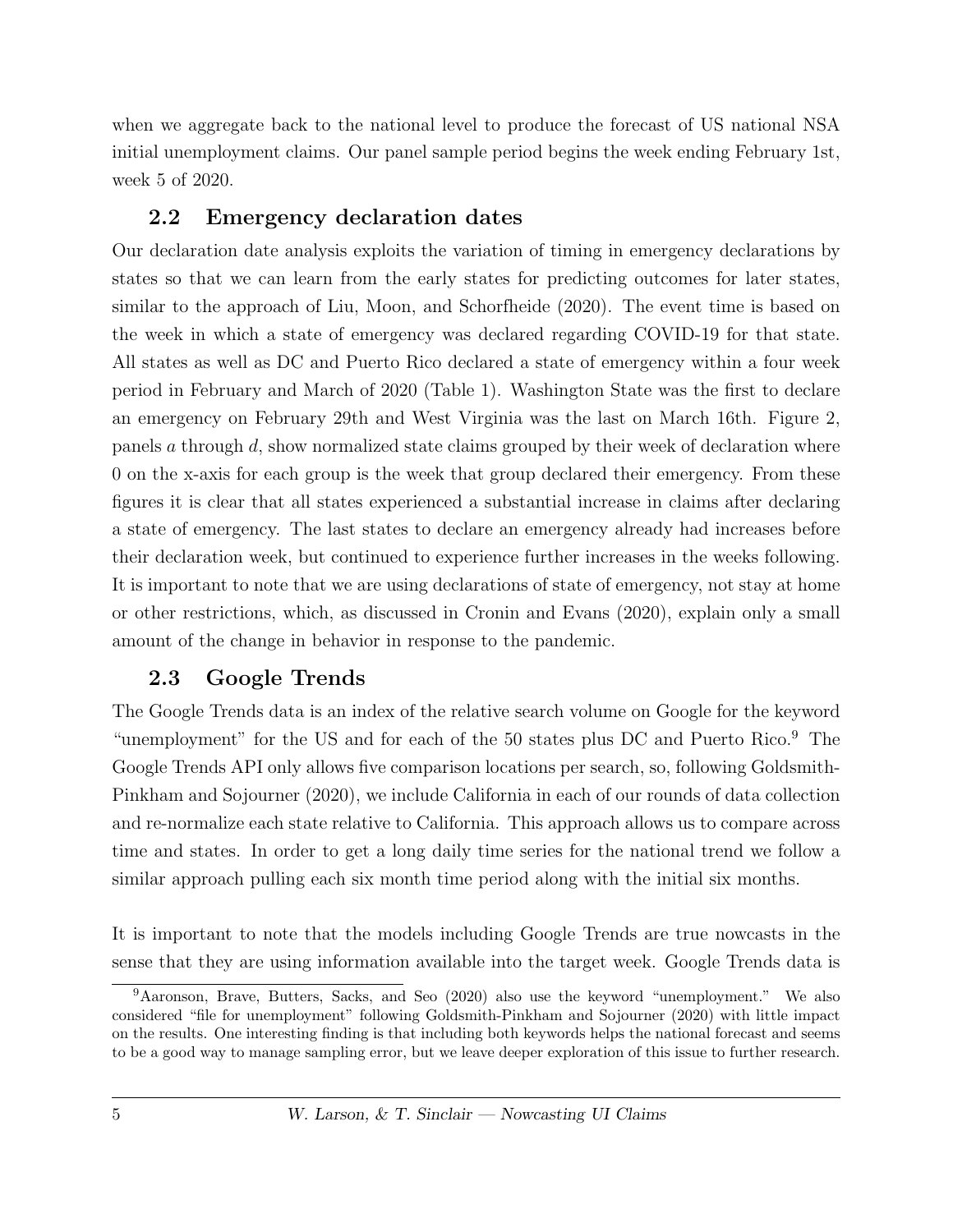available with an approximately 36 hour delay, so for forecasts made on Thursday morning for the data that will be released the following week, we already have Google Trends data through Monday of the reference week. In order to use all information available at the time of our forecast, we create two different Google Trends variables. We include the average of the previous week, where the dates line up with the latest available UI claims numbers, which we call  $G_{t-1}$ . We also include a separate variable that is the average of the two days that are available in the current week, which we call  $\tilde{G}_t$ .<sup>[10](#page-1-0)</sup>

Similar to the UI claims, the Google Trends are normalized by their average value from the week ending February 15. Since there are many cases of zeros in Google Trends, we first add 1 to all values, and then the Trends are divided by the average of 2/9 through 2/15 in the case of G and by the average value of  $2/9$  and  $2/10$  in the case of G.

Google Trends data are available from January of 2014. We use the full series for the national time series model. For the panel models we start in February of 2020, consistent with our other panel models.

## 3 Models

Our forecast target is weekly US national initial unemployment claims with a focus on the first release, which is announced the Thursday of the week following the reference week. The nomenclature for the horizon of our forecast is tricky. Models that do not include Google Trends or disaster emergency declaration data can plausibly be considered one-week-ahead forecasts since they are based on data through the previous week. However, the UI claims data on the previous week is only released on Thursday morning of the current week, which means we cannot produce the forecasts until well into the current week. Thus if we name the horizon based on when we are able to make the forecast, it would be a current-week forecast, aka a nowcast. We estimate each of our models with data available on Thursday morning of the reference week, thus the Google Trends data is available through Monday of that week, and declarations for the current week made after Wednesday are assumed not to have been made at the time of the forecast. Following [Banbura, Giannone, Modugno, and](#page-16-8) [Reichlin](#page-16-8) [\(2013\)](#page-16-8), we will use the term nowcasts for all models.

 $10$ We also considered a single variable of the latest 7 days available, but it performed worse in our forecasting models.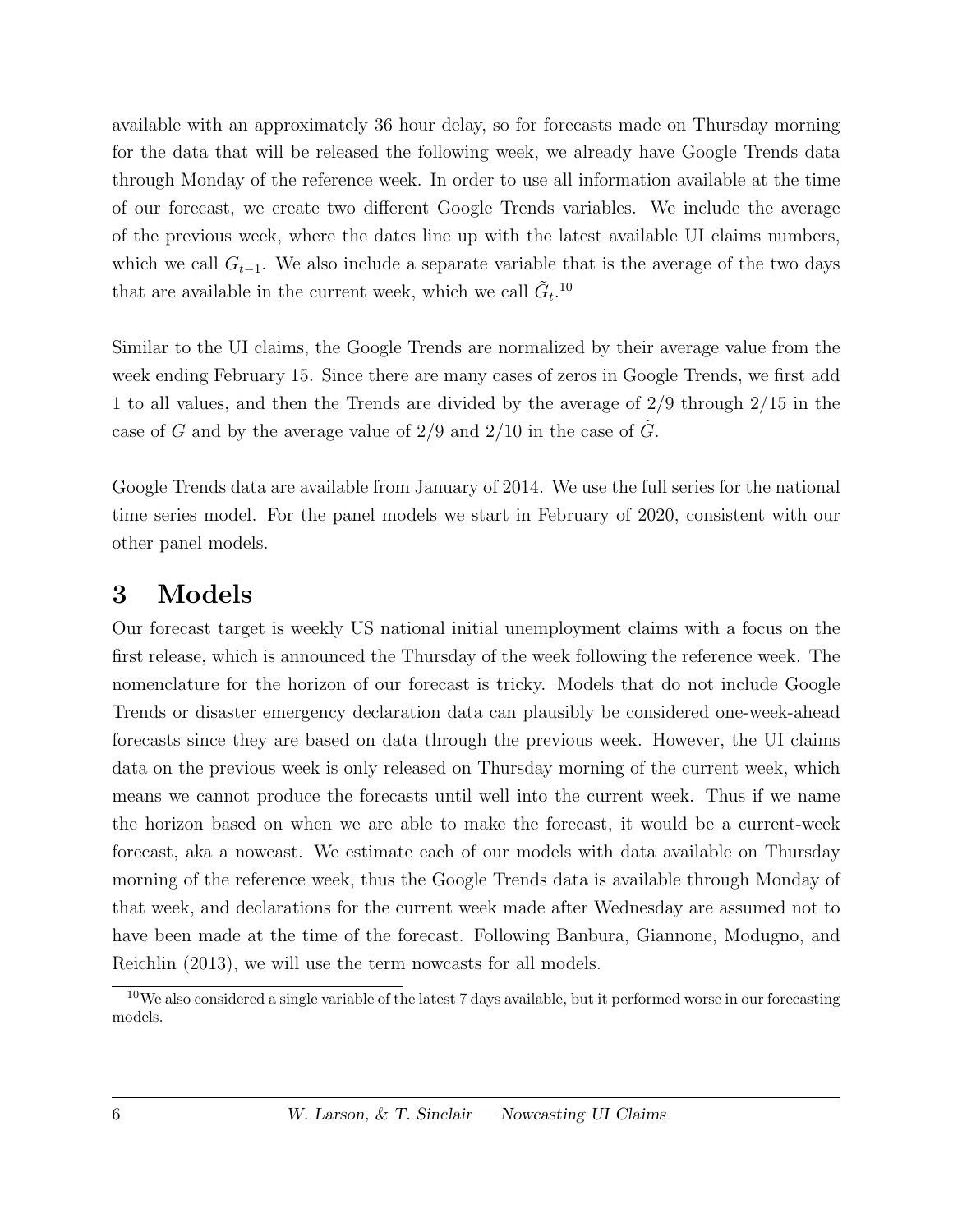We consider several combinations of data structures and information sets. Data structures considered include US state level panel models, state time series models that do not exploit the panel dimension, and national time series models that do not exploit any disaggregate information. For the state level data we sum up to the national level for evaluation of the forecast. For information sets we use single-series autoregressive models, Google Trends at the state and national level, depending on the model, and dummy variables to convert the event time of the emergency declaration by state into calendar time. In the main results section we report a total of 6 different models, where in the case of state level models we aggregate back to the US national values for the final forecast, which we describe below in greater detail.

Our main model is a panel model with dummy variables representing the distance week  $t$  is from state i's emergency declaration date. The variation in this information is what gives our panel good forecasting properties.[11](#page-1-0) The panel regression is weighted based on covered employment for each state for the week ending March 7th.

In this model, state differentials in declarations timing gives us information about future UI claims behavior. The states are in 4 different groups based on the timing of their emergency declaration. Washington State was the first to declare an emergency on February 29th, which we classify as a "Week 1" declaration. The remaining states all followed suit over the next three weeks (see Table 1) and are given labels of Weeks 2 through 4. Our first nowcast was made on March 12th for the week ending March 14th.

The timing of our nowcasting exercise affects the availability of information on declaration dates. To illustrate, for the nowcast for the week ending March 14th, we use all information available up to March 12th, which includes the UI claims release that morning covering the week ending March 7th, and all declarations up to March 11th. All Week 1 and Week 2 declaration states have dummies set equal to 1 in their respective week. However, for Week 3 states, only about half of the states would have dummy variables set equal to 1 for the week ending March 14th in this particular forecast vintage, because declarations after March 11th are not included. All other Week 3 and Week 4 declaration states have dummy variable set equal to 0 in all periods in this vintage. For the March 21st forecast vintage, the remaining

<sup>&</sup>lt;sup>11</sup>Once we know the dates of all the emergency declarations, this model is equivalent to a panel structured around the week each state declared an emergency (event time), but we keep it structured around calendar time to ease aggregation and forecasting.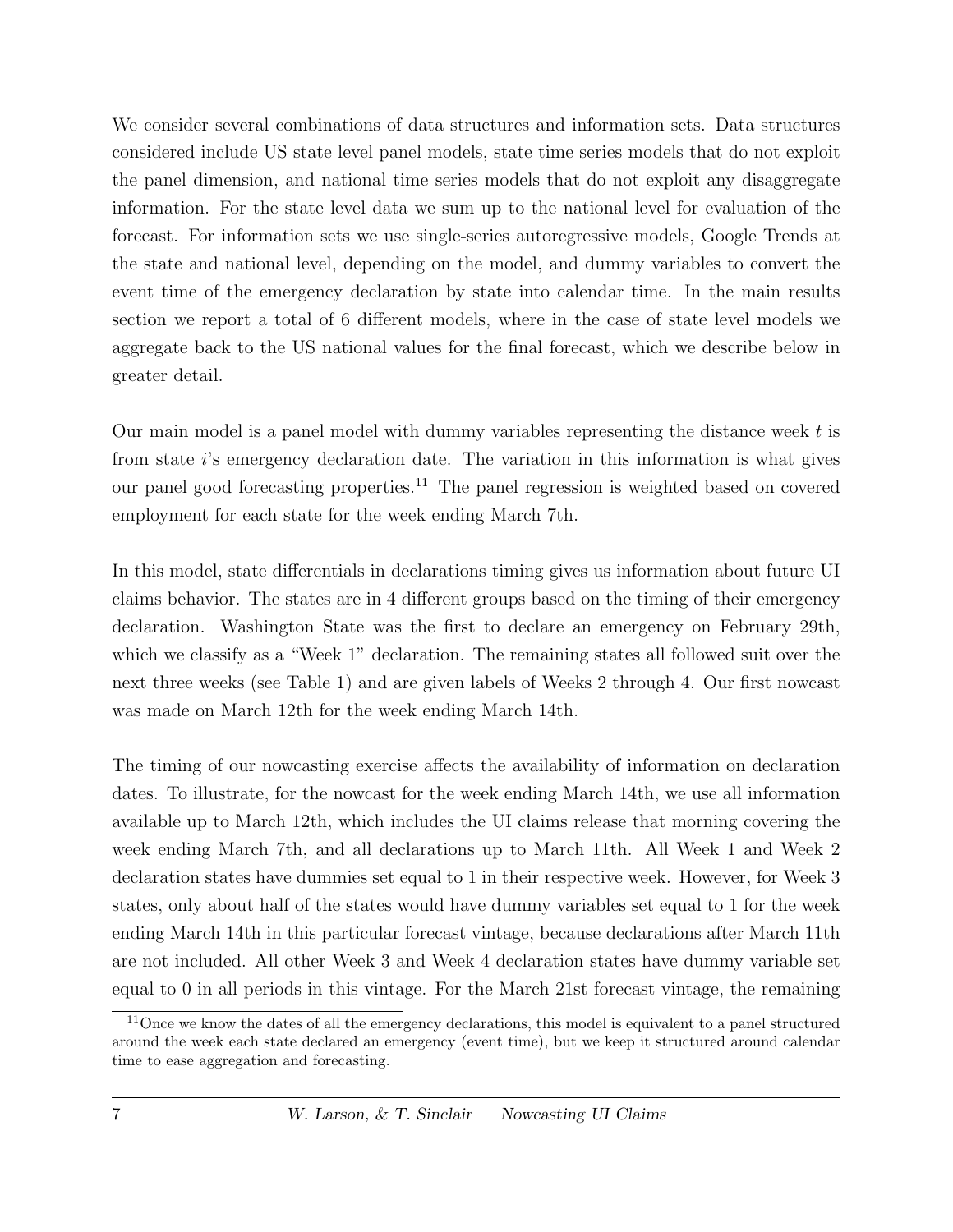Week 3 states would have their dummy variables set equal to 1 for the week ending March 14th, and so on.

In terms of notation,  $j$  is how many weeks state  $i$  is away from emergency declaration at time t. So, for instance, in the week ending March 14th, the dummy variable,  $d_{ijt}$  for Washington, whose declaration date is February 29th is 1 for  $j = 2$  and 0 otherwise. By the same logic, the dummy variable in the same time period for California (declaration date of March 4th) is 1 for  $j = 1$  and 0 otherwise. We also include dummy variables for the two periods in advance of the declaration once the declaration date is known. These leading dummy variables serve two purposes: they absorb any pre-declaration explanatory power; and serve a "placebo" role in inference related to declaration pre-trends, though that is not a focus of our model design. Thus we estimate  $J + 3$  dummy variables, where J is the number of weeks since the week ending February 29th: two leads, one concurrent to the declaration date, and J lags.

$$
NormStateClaims_{it} = \beta_0 + \sum_{j=-2}^{J} \beta_{j+3} \times d_{ijt} + u_{it}
$$
\n(1)

We also estimate panel models including Google Trends data for each state, where  $G_{it-1}$  for total of the full week before and  $\tilde{G}_{it}$  for the total of the Monday and Tuesday of the current week.[12](#page-1-0)

$$
NormStateClaims_{it} = \beta_0 + \beta_1 G_{it-1} + \beta_2 \tilde{G}_{it} + u_{it}
$$
\n(2)

Normalized state claims are aggregated to national claims in several steps. First, we undo the normalization by multiplying estimated normalized claims by the February 15 value of state claims. Next, we aggregate to the national level by summing the 52 state estimates. Finally, because the estimator for the normalized data is not unbiased in terms of the national sum, we include a bias adjustment term  $b$  that is equal to the percent error from the last in-sample predicted value. This is akin to intercept correcting a forecast based on the last estimated

 $12A$  model with both declaration week dummy variables and Google Trends performed similarly to a model with just declaration week dummy variables. The results for this model are reported in Table [A.5](#page-32-0) in the appendix.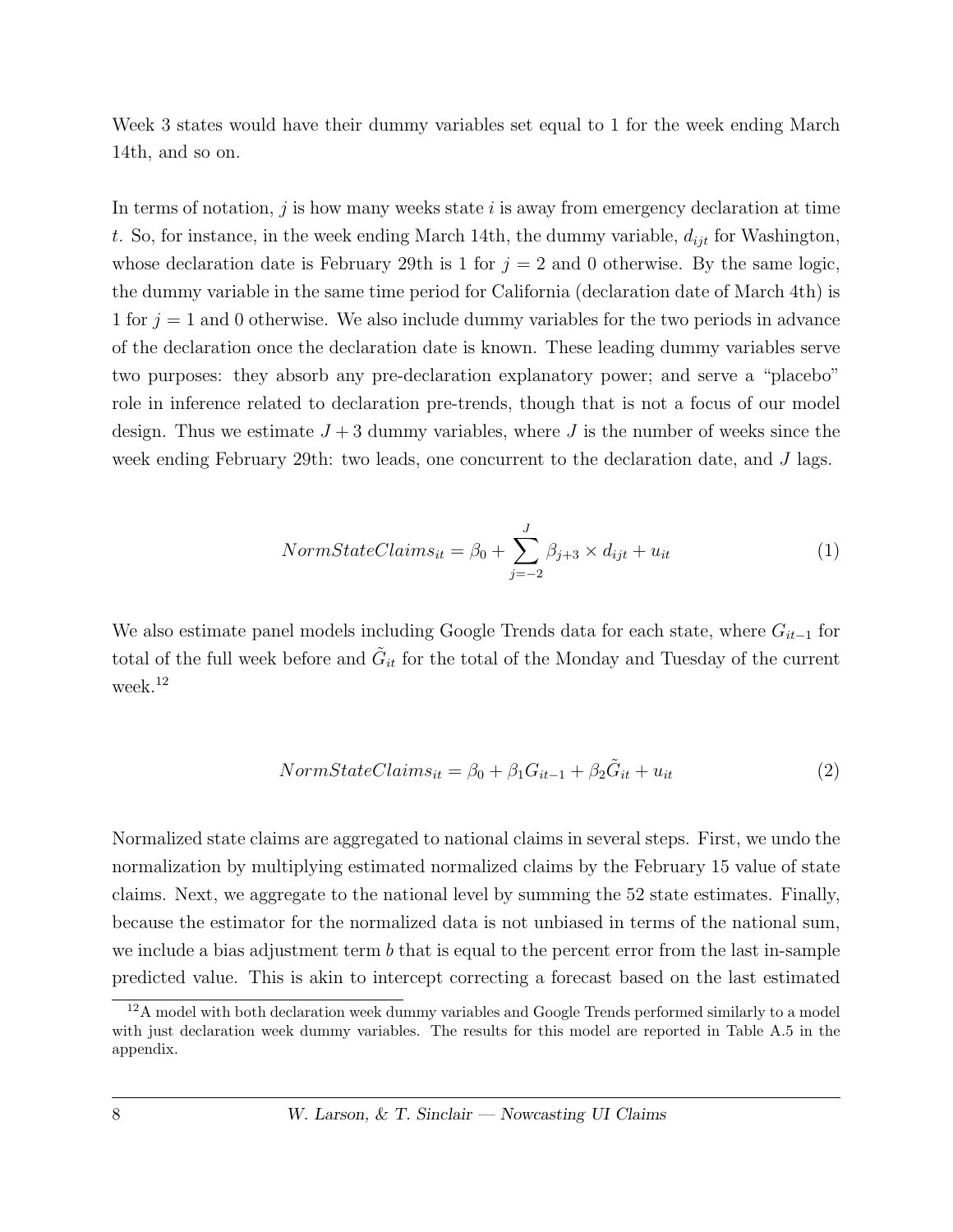error.[13](#page-1-0)

$$
\widehat{USClains_t} = \hat{b}_t \times \sum Norm\widehat{StateClains_{it}} \times StateClains_{i, Feb15}
$$

where

$$
\hat{b}_t = USClains_{t-1}/\left(\sum Norm\widehat{StateClains}_{it-1} \times StateClains_{i, Feb15}\right)
$$

The variable  $\hat{b}_t$  consists of lagged values in the data, but is only available once the information set at time  $t$  is available.

The panel models are then compared to state and national time series models. For state level autoregressive models, we model the natural log of the state claims separately for each state  $i:^{14}$  $i:^{14}$  $i:^{14}$ 

$$
ln(StateClaims_{it}) = \beta_{i0} + \sum_{j=1}^{p} \phi_{ij} \ln(StateClaims_{it-j}) + u_{it}
$$
\n(3)

We aggregate the state claims to the national level, first by exponentiating and adjusting for the variance of the residuals to correct for bias from Jensen's inequality

$$
StateClaims_{it} = \exp\left(\ln(StateClaims_{it}) + 1/2 \times \hat{\sigma}_u^2\right)
$$

and then summing across the 52 states.

The national level model with Google Trends is as follows, where normalized US claims is the modeled variable. When calculating the estimated US claims value, we use the same aggregation bias correction method as the state model but with national claims instead of

<sup>&</sup>lt;sup>13</sup>For discussion of aggregation bias, see [Goodfriend](#page-17-9) [\(1992\)](#page-17-9), [Pesaran and Smith](#page-18-2) [\(1995\)](#page-18-2) and [Baltagi](#page-16-9) [\(2008\)](#page-16-9). Our approach is similar to a forecast error intercept correction, except that instead of taking the forecast error from the model used the previous period, we re-estimate the model this period and use the in sample residual for the last observation, which was the forecast target last period.

<sup>&</sup>lt;sup>14</sup>We also estimated a state level AR model with declaration week dummy variables, but the results were little different than the model without them.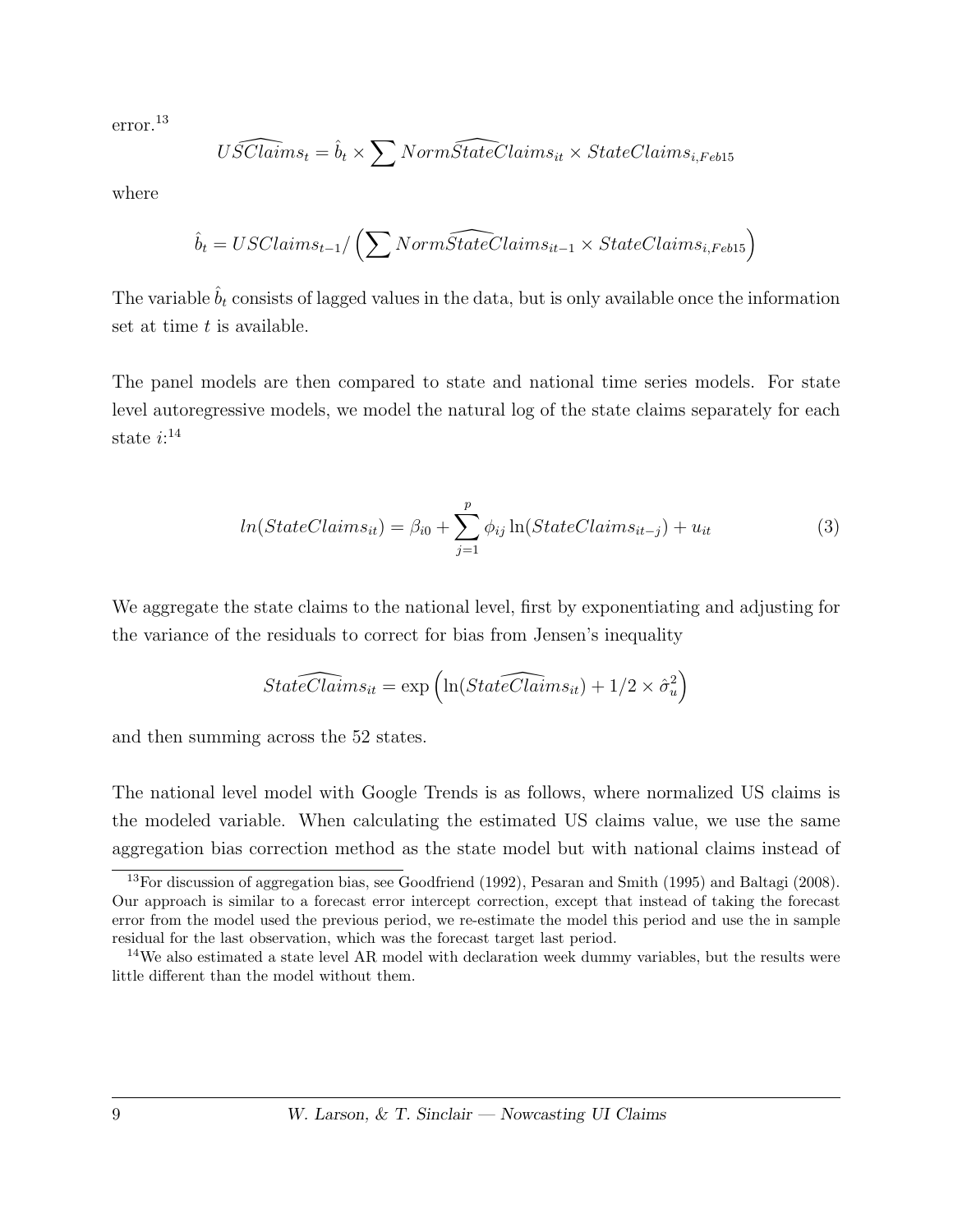state claims.<sup>[15](#page-1-0)</sup>

$$
NormUSClains_t = \beta_0 + \beta_1 G_{t-1} + \beta_2 \tilde{G}_t + u_t \tag{4}
$$

The national level autoregressive model of order  $p$  is estimated in the same way as the states, with the level value calculated using the estimated residual variance to adjust for Jensen's inequality.

$$
ln(USClaims_t) = \beta_0 + \sum_{j=1}^{p} \phi_j \ln(USClaims_{t-j}) + u_t
$$
\n(5)

### 4 Results

#### 4.1 Weekly Summary

We report forecasts for 10 weeks from the week ending on March 14th, 2020, through the week ending May 16th, 2020. The forecasts are depicted in Figure [3](#page-22-0) along with the actual values of the advance data for the national UI claims which is the target of the forecasts. Forecast percentage errors and associated statistics are available in Table [2.](#page-26-0)[16](#page-1-0) The models reported line up with the equations in the previous section. Models 1 through 3 use state level data while models 4 and 5 use national level data. Models 1 and 2 use a panel data structure, with our main focus being the panel declaration dummy variable ("declarations DV") model. The remaining models use a time series data structure. For the autoregressive models, both state and national, we report results using with  $p = 3$ . We include Google Trends in the panel framework for Model 2 and in the national time series framework for Model 4.

Focusing on the beginning of the sample, all models perform poorly in the first two weeks. The popular narrative surrounding UI claims highlights the spike for the week ending March 21st, when national claims jumped to a historic high of nearly three million from the previous week of just over 250,000. However, there was also a spike in the week ending March 14th, when claims rose from around 200,000 to 250,000. We can see from Table [2](#page-26-0) that in the first

<sup>&</sup>lt;sup>15</sup>We also estimated a model with Google Trends and AR terms. This model slightly outperforms the model without AR terms, but we report the separate models here to separate the different information sets. We report forecasts from the combined model in the appendix.

<sup>16</sup>Where applicable, state-level forecasts are compared in Table [A.6.](#page-33-0)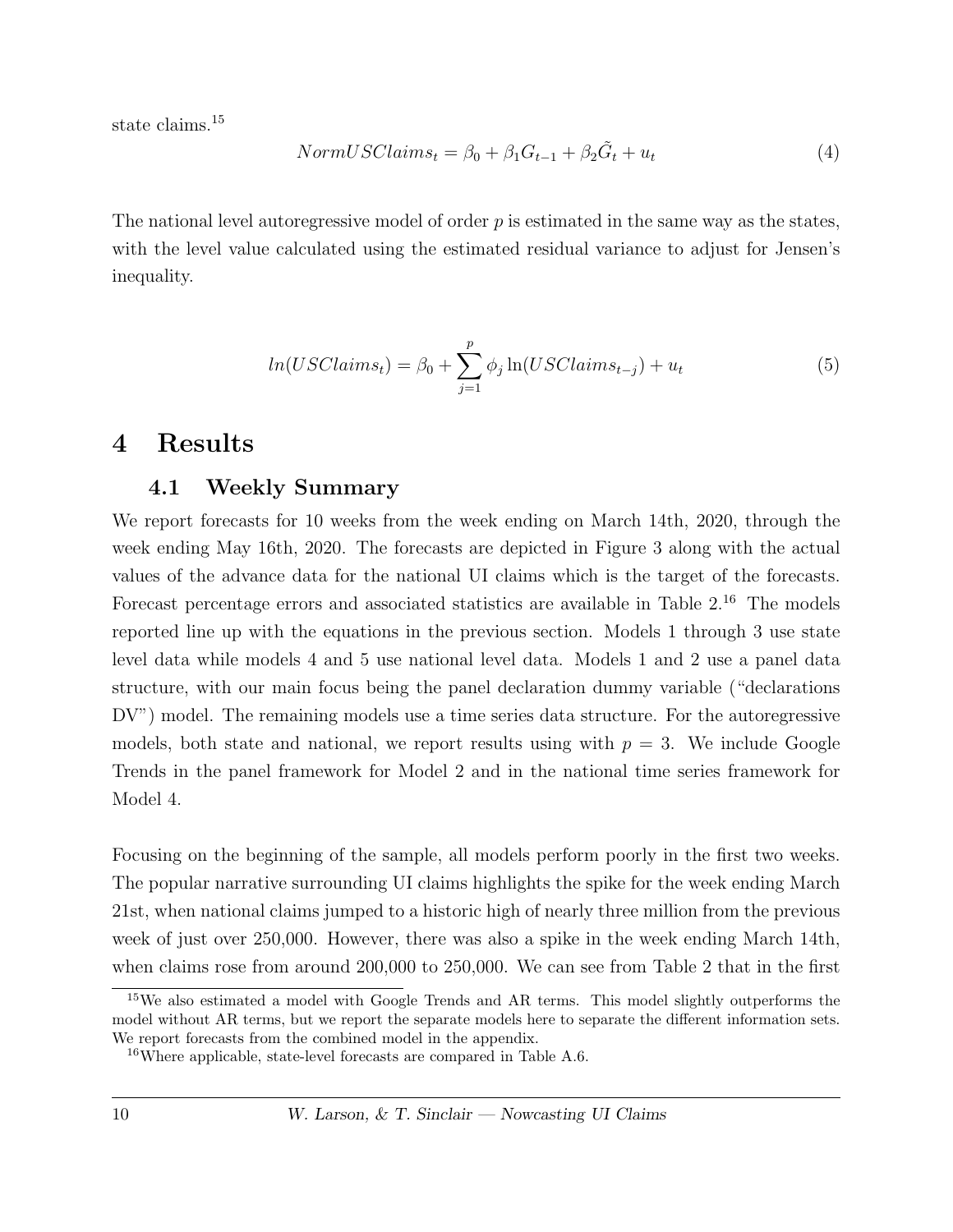week all models miss by double-digit percentage points and in the second week the forecast errors rise to 80-90%. In these two periods, no model forecasts substantially better or worse than any other.

In the third week of our forecast analysis, the week ending March 28th, all models miss again, but the declarations DV forecast misses by far less than other models, with a percentage error of -27%. The national Google Trends forecast is second-best, with an error of -37%. No other forecast has an absolute error less than 50%.

The information contained in the declaration week dummy variables was fully populated in this period, with every state having declared a state of emergency by the time of the forecast. The experiences of Washington, California, New York, and some of the earliest-hit states were predictive of patterns exhibited in other states. The timing differentials were key in forecasting variation in UI claims in states with later declarations.[17](#page-1-0)

Table [3](#page-27-0) presents our parameter estimates for each vintage week for the state declaration models. We add an additional parameter each week as we move one week further away from the first emergency declaration. Parameter estimates improve from week to week as we get more variation from additional states. For example if we look at the estimated parameter on the dummy variable when  $j = 2$  we can follow across the row to see how the parameter varies as we get more information from more of the states. For the model estimated with data through March 12th for the week ending March 14th, there is only one observation that has a one for this variable, Washington in the latest period. Then the following week the states in the week 2 group have a one for this variable in the last week, and Washington in the week before, so we get a more precise estimate, and so on for two more weeks until we get as much information as we can get from the states after 4 weeks. Then the 5th week we still have data revisions that affect the parameter estimates, but it is stable after that. A similar pattern appears for all the coefficients on the dummy variables.

In the fourth week, the declarations DV model reaches its peak in terms of benefit relative to other models. The forecast misses by only  $4\%$ , where no other model has an error less

<sup>&</sup>lt;sup>17</sup>We estimated several other variants of the models reported, such as including Google Trends in the AR models, panel AR(1) models with Google Trends and state declarations, and robust devices in the vein of [Castle, Fawcett, and Hendry](#page-16-10) [\(2010\)](#page-16-10) and [Castle, Clements, and Hendry](#page-16-11) [\(2015\)](#page-16-11), but they typically performed worse than the models reported (see Table [A.5\)](#page-32-0).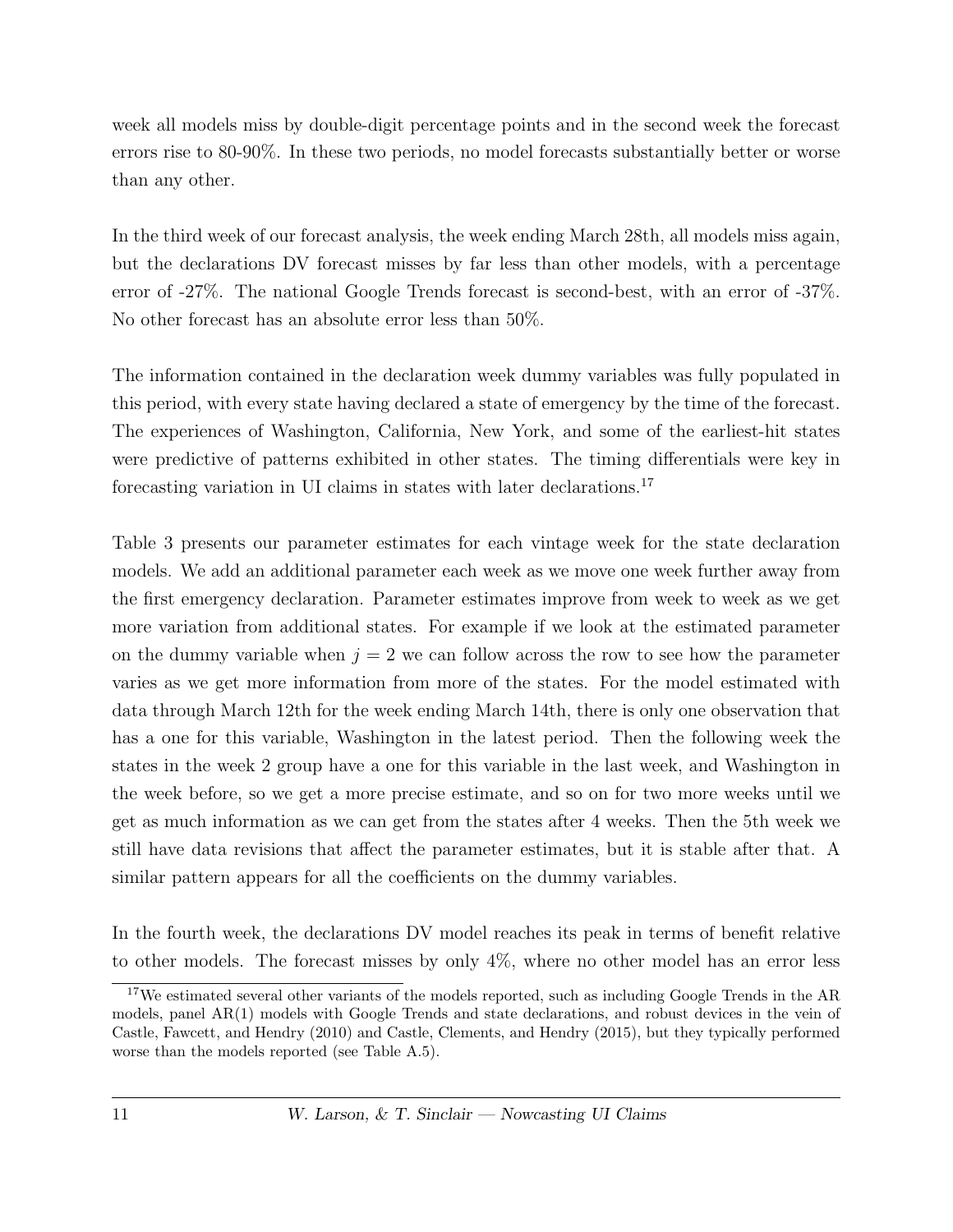than 22%. In sum, in weeks three and four, the information from the emergency declarations results in forecast improvements relative to the models without emergency declarations.

This period is crucial because the week ending April 4th was the week of peak claims over this period (and up to this point in the history of the series) with over 6.2 million people filing initial unemployment claims across the country. The percentage forecast error does not fully capture the absolute forecast error in these periods; absolute forecast errors for this period are about 200,000 for the declarations DV model compared to 1,000,000 to 3,000,000 for the alternative models. In the latter case, these errors far exceeding the previous high in actual claims before COVID-19 of about 1,000,000 (see the appendix).

In the weeks ending in April 11th and 18th, the relative strength of the forecasting approaches becomes less clear and it is debatable which forecasting approach is preferred. The trend in the forecast errors for the panel models is clearly pointing to plateauing performance, with both each have average absolute forecast errors of around 10% in these weeks. The state and national AR models, on the other hand, have similar forecast errors but they are showing monotonic improvements in forecasting performance since March 21st. The national Google Trends model continues to forecast poorly.

In the week ending April 25th through the end of the sample on May 16th, the AR models are clearly superior, thought the percent errors are generally smaller across all models and the absolute number of claims is also smaller. Consequently, the cost of choosing an inferior forecast in this period is much lower than in the earlier periods. Absolute forecast errors hover between  $1\%$  and  $6\%$  while the panel models continue to average around  $10\%$  to  $15\%$ . This corresponds to absolute error differences between the two forecasting approaches of about 100,000 to 200,000.

#### 4.2 Discussion

Based on our analysis we can divide our sample into four distinct periods: (1) the first two periods when the crisis is ramping up and all models perform poorly; (2) the next periods when panel model with declaration DVs stands out; (3) a period of ambiguity where models begin to converge; and (4) and at the end when the AR models stand out as best. Not all periods are equal, however. In the periods immediately following the onset of the COVID-19 outbreak, both the level of the claims and the percent errors are larger. Accordingly, over the full sample, the Harvey, Leybourne, and Newbold ("HLN") [\(Harvey, Leybourne, and](#page-17-10)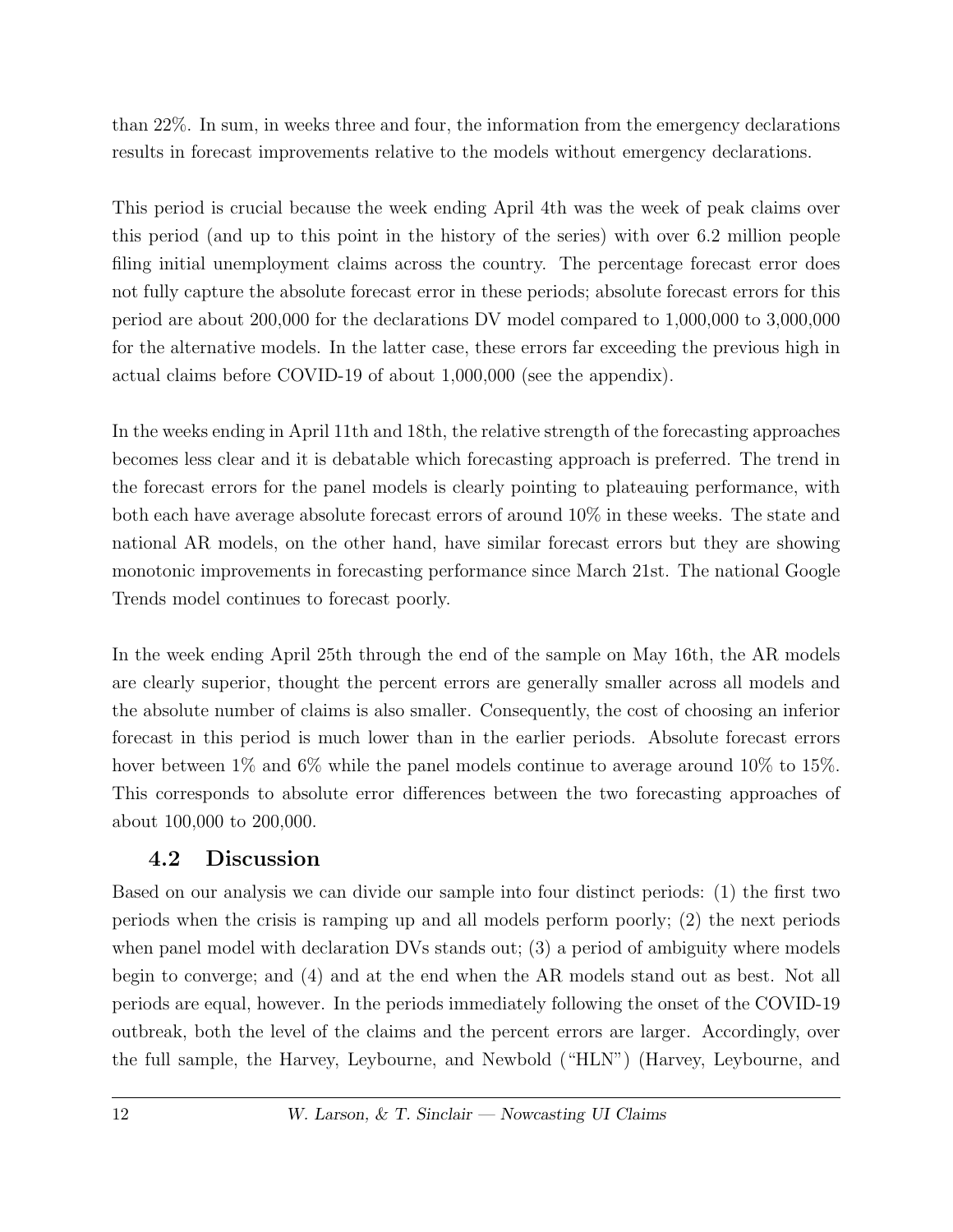[Newbold](#page-17-10) [\(1997\)](#page-17-10))-adjusted Diebold Mariano, "DM") test [Diebold and Mariano](#page-17-11) [\(2002\)](#page-17-11) rejects equal predictive accuracy in favor of the declaration dates panel model when comparing with any of the Google Trends models (equations 2, 3, and 6). The AR models also perform worse over the full sample, but not statistically significantly so.

We believe these results have external validity beyond the experience in our specific setting. In general, forecasting UI claims in the time of COVID-19 involves a classic mean-variance tradeoff. Exploiting disaggregate information in the periods immediately following a break acts as a form of costly insurance. Early on, the information gained from the panel model is preferred; in later periods the inefficiency of estimating individual dummy variable coefficients dominates.

Figure [5](#page-24-0) illustrates this phenomenon at a state-level. In the April 4th vintage, the actual values are almost uniformly above the State AR model forecasts. By the May 16th vintage,the bias is mostly gone and is no longer significant. The Declarations DV model, on the other hand, is not significantly biased in either period, but it has a larger variance around the actual values, particularly for the week ending May 16th. When we observe these vintage coefficients from the declarations DV models in Table [3,](#page-27-0) we can see the clear trend in the parameters when look at descending rows within each column. In the final period model, the coefficients trace out a hump-shaped curve with a tail that is decreasing at a decreasing rate. This is an inefficient way of modeling what is essentially the same type of decay found in an AR model. Consequently, AR models outperform the panel DV model at the end of the sample.

# 5 Conclusion

In this paper we produced current week forecasts (aka nowcasts) for the national total of state initial unemployment insurance (UI) claims for ten weeks in the midst of the COVID-19 pandemic in the US. We considered different data structures and information sets and compared their performance. We found that in the weeks immediately following the jump in UI claims associated with the COVID-19 crisis that a panel model exploiting the time variation in states declaring a state of emergency performed remarkably well with the lowest mean absolute error for the full sample across the competing models and statistically significantly better than models including Google Trends data that was available at the time the forecasts were made. Autoregressive models caught up in a few weeks and in the last weeks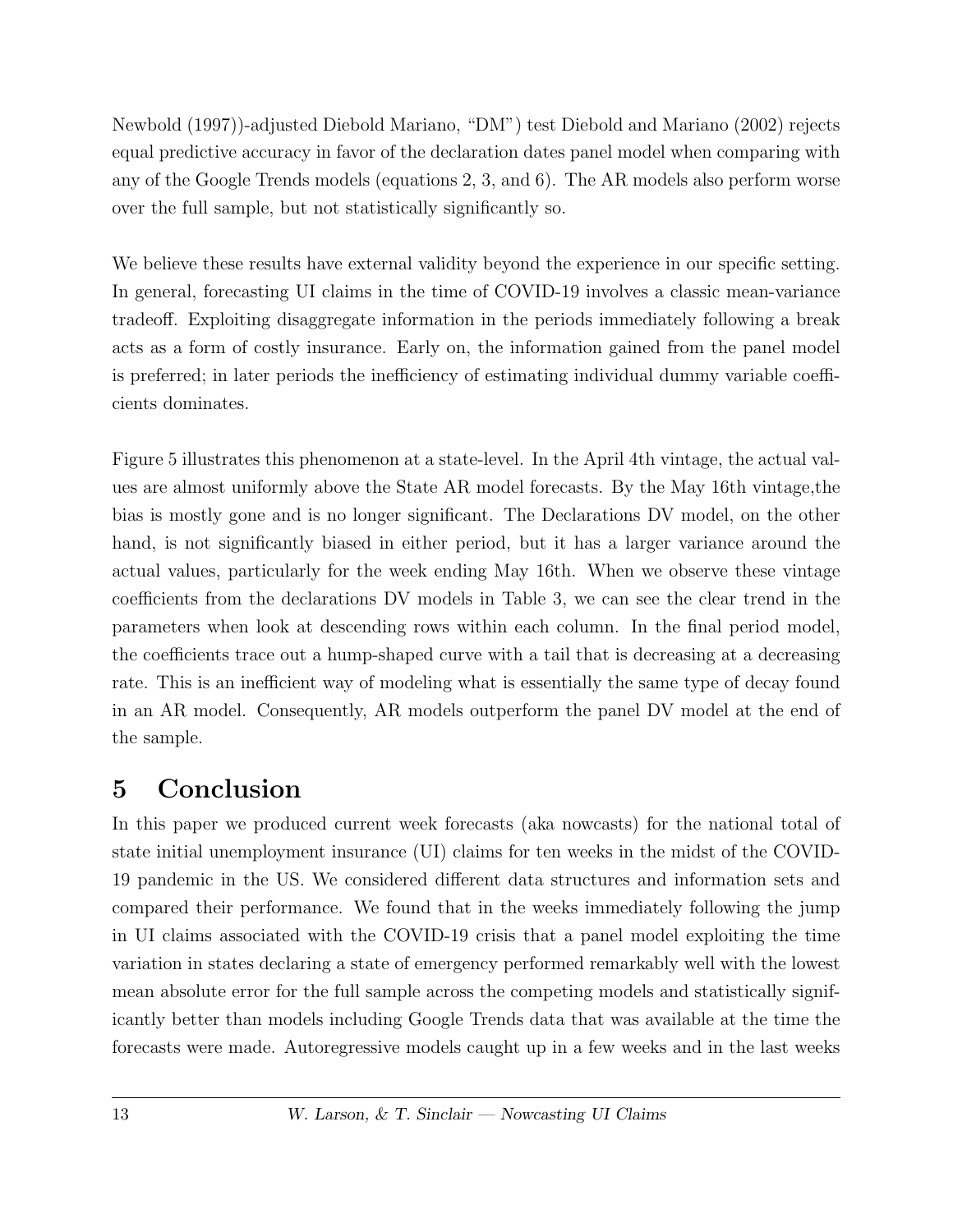of the sample had the smallest absolute errors.

Prior research has emphasized the usefulness of simple autoregressive models in normal times, but has recommended much more complicated models for recessions in order to incorporate sufficient relevant information to identify the change in regime [\(Chauvet and Potter, 2013\)](#page-16-12). Our findings support the view that simple autoregressive models miss dramatic changes, but we show that it is possible in certain instances to exploit panel information if there is information on differences in timing in the cross section.<sup>[18](#page-1-0)</sup> This allows us to still use a simple model for forecasting in the time of structural change. Our analysis also emphasizes that autoregressive models are again remarkably useful just a few periods after a break, consistent with the findings of [Schorfheide and Song](#page-18-3) [\(2020\)](#page-18-3), [Primiceri and Tambalotti](#page-18-4) [\(2020\)](#page-18-4), and [Lenza](#page-17-12) [and Primiceri](#page-17-12) [\(2020\)](#page-17-12).

<sup>&</sup>lt;sup>18</sup>The use of spatial timing differentials to identify and predict effects is common in the urban and regional economics literature. See, for instance, the literature which uses Wal-Mart store and distribution center diffusion from Arkansas for identification [\(Neumark, Zhang, and Ciccarella, 2008\)](#page-17-13).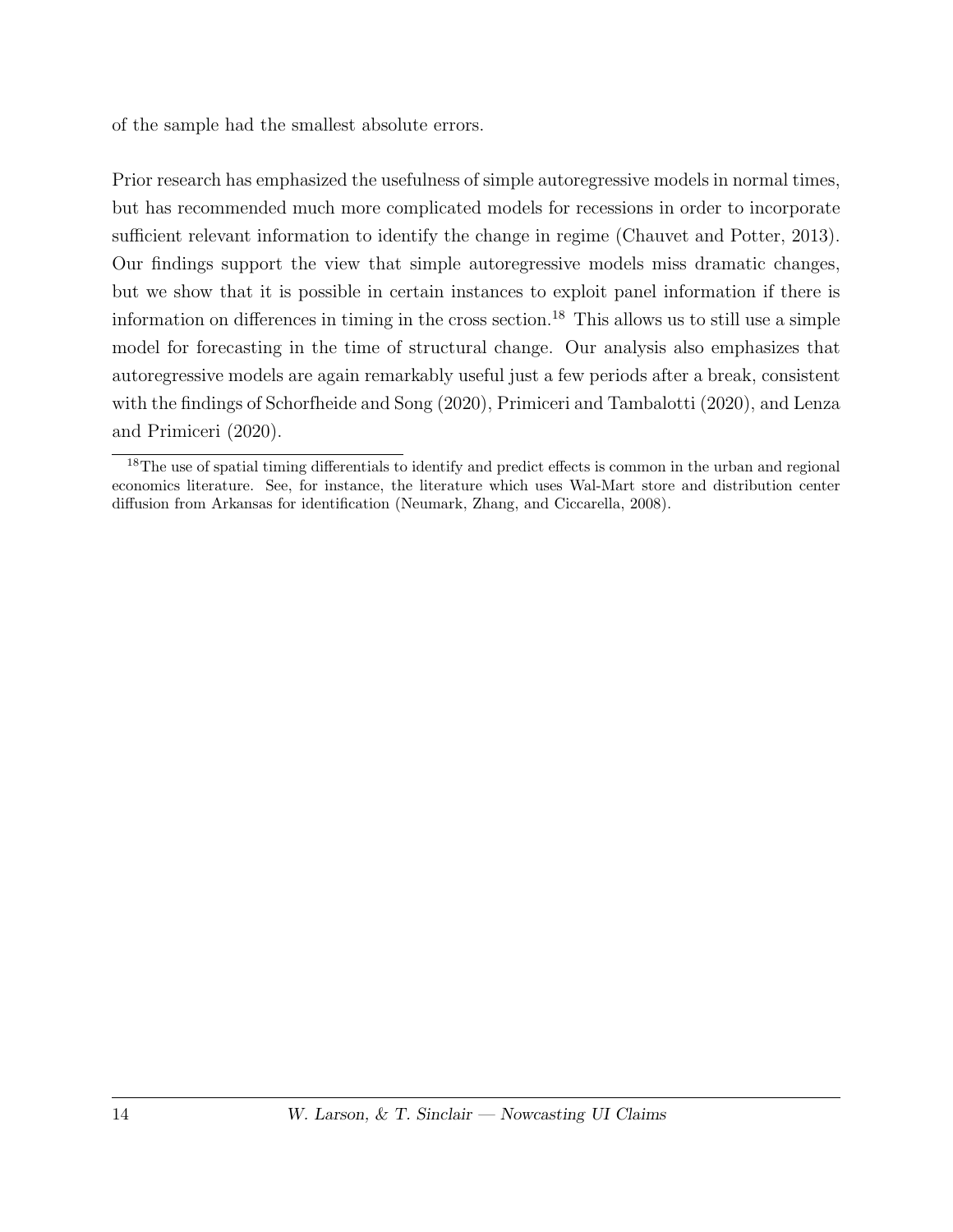## References

- <span id="page-16-2"></span>Aaronson, D., S. A. Brave, R. Butters, D. W. Sacks, and B. Seo (2020): "Using the Eye of the Storm to Predict the Wave of Covid-19 UI Claims," Available at SSRN 3561298.
- <span id="page-16-5"></span>BAJARI, P., V. CHERNOZHUKOV, A. HORTAÇSU, AND J. SUZUKI (2019): "The impact of big data on firm performance: An empirical investigation," in AEA Papers and Proceedings, vol. 109, pp. 33–37.
- <span id="page-16-9"></span>BALTAGI, B. H. (2008): "Forecasting with panel data," *Journal of forecasting*, 27(2), 153– 173.
- <span id="page-16-8"></span>Banbura, M., D. Giannone, M. Modugno, and L. Reichlin (2013): "Chapter 4 - Now-Casting and the Real-Time Data Flow," in Handbook of Economic Forecasting, ed. by G. Elliott, and A. Timmermann, vol. 2 of Handbook of Economic Forecasting, pp. 195 – 237. Elsevier.
- <span id="page-16-1"></span>BERGE, T. J., AND  $\dot{\text{O}}$ . JORDÀ (2011): "Evaluating the classification of economic activity into recessions and expansions," American Economic Journal: Macroeconomics, 3(2), 246– 77.
- <span id="page-16-11"></span><span id="page-16-0"></span>Castle, J. L., M. P. Clements, and D. F. Hendry (2015): "Robust approaches to forecasting," International Journal of Forecasting, 31, 99–112.
	- (2016): "An Overview of Forecasting Facing Breaks," Journal of Business Cycle Research, 12, 3–23.
- <span id="page-16-10"></span>CASTLE, J. L., N. W. FAWCETT, AND D. F. HENDRY (2010): "Forecasting with equilibrium-correction models during structural breaks," Journal of Econometrics, 158(1), 25–36.
	- $-$  (2011): "Forecasting breaks and forecasting during breaks.," University of Oxford Discussion Paper Series.
- <span id="page-16-4"></span><span id="page-16-3"></span>CASTLE, J. L., AND D. F. HENDRY (2010): "Nowcasting from disaggregates in the face of location shifts," Journal of Forecasting, 29(1-2), 200–214.
- <span id="page-16-12"></span>CHAUVET, M., AND S. POTTER (2013): "Forecasting output," in Handbook of Economic Forecasting, vol. 2, pp. 141–194. Elsevier.
- <span id="page-16-6"></span>Choi, H., and H. Varian (2012): "Predicting the present with Google Trends," Economic record, 88, 2–9.
- <span id="page-16-7"></span>Cronin, C., and W. N. Evans (2020): "Private Precaution and Public Restrictions: What Drives Social Distancing and Industry Foot Traffic in the Covid-19 Era?," NBER Working Paper, (w27531).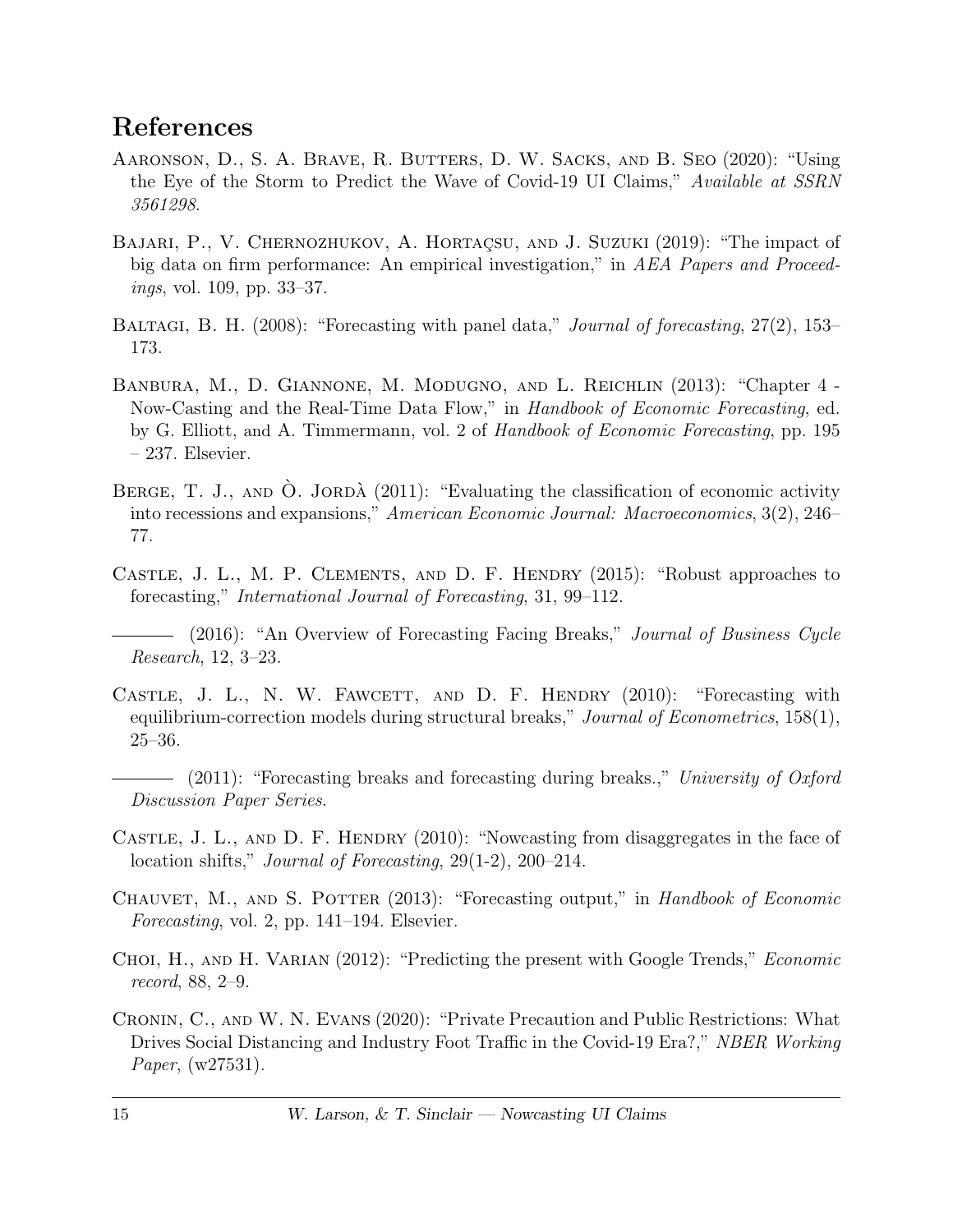- <span id="page-17-15"></span><span id="page-17-6"></span>D'AMURI, F., AND J. MARCUCCI (2017): "The predictive power of Google searches in forecasting US unemployment," International Journal of Forecasting, 33(4), 801–816.
- <span id="page-17-11"></span>DIEBOLD, F. X., AND R. S. MARIANO (2002): "Comparing predictive accuracy," Journal of Business  $\mathcal{B}$  economic statistics, 20(1), 134–144.
- <span id="page-17-7"></span>FERRARA, L., AND A. SIMONI (2019): "When are Google data useful to nowcast GDP? An approach via pre-selection and shrinkage," .
- <span id="page-17-2"></span>Goldsmith-Pinkham, P., and A. Sojourner (2020): "Predicting Initial Unemployment Insurance Claims Using Google Trends," .
- <span id="page-17-9"></span>GOODFRIEND, M. (1992): "Information-aggregation bias," The American Economic Review, pp. 508–519.
- <span id="page-17-10"></span>HARVEY, D., S. LEYBOURNE, AND P. NEWBOLD (1997): "Testing the equality of prediction mean squared errors," International Journal of forecasting, 13(2), 281–291.
- <span id="page-17-5"></span>HEINISCH, K., AND R. SCHEUFELE (2018): "Bottom-up or direct? Forecasting German GDP in a data-rich environment," *Empirical Economics*, 54(2), 705–745.
- <span id="page-17-3"></span>HENDRY, D. F., AND K. HUBRICH (2011): "Combining disaggregate forecasts or combining disaggregate information to forecast an aggregate," Journal of business  $\mathcal{C}$  economic statistics, 29(2), 216–227.
- <span id="page-17-14"></span>HOLDEN, K., AND D. A. PEEL (1990): "On testing for unbiasedness and efficiency of forecasts," The Manchester School, 58(2), 120–127.
- <span id="page-17-4"></span>Larson, W. (2015): "Forecasting an Aggregate in the Presence of Structural Breaks in the Disaggregates," Discussion paper, The George Washington University, Department of Economics, Research Program on Forecasting.
- <span id="page-17-12"></span>Lenza, M., and G. E. Primiceri (2020): "How to Estimate a VAR after March 2020," Manuscript, Northwestern University.
- <span id="page-17-1"></span>Lewis, D., K. Mertens, and J. H. Stock (2020): "US economic activity during the early weeks of the SARS-Cov-2 outbreak," Discussion paper, National Bureau of Economic Research.
- <span id="page-17-8"></span>Liu, L., H. R. Moon, and F. Schorfheide (2020): "Panel Forecasts of Country-Level Covid-19 Infectionsliu," .
- <span id="page-17-0"></span>Nelson, C. R. (1972): "The prediction performance of the FRB-MIT-PENN model of the US economy," The American Economic Review, 62(5), 902–917.
- <span id="page-17-13"></span>Neumark, D., J. Zhang, and S. Ciccarella (2008): "The effects of Wal-Mart on local labor markets," Journal of Urban Economics, 63(2), 405–430.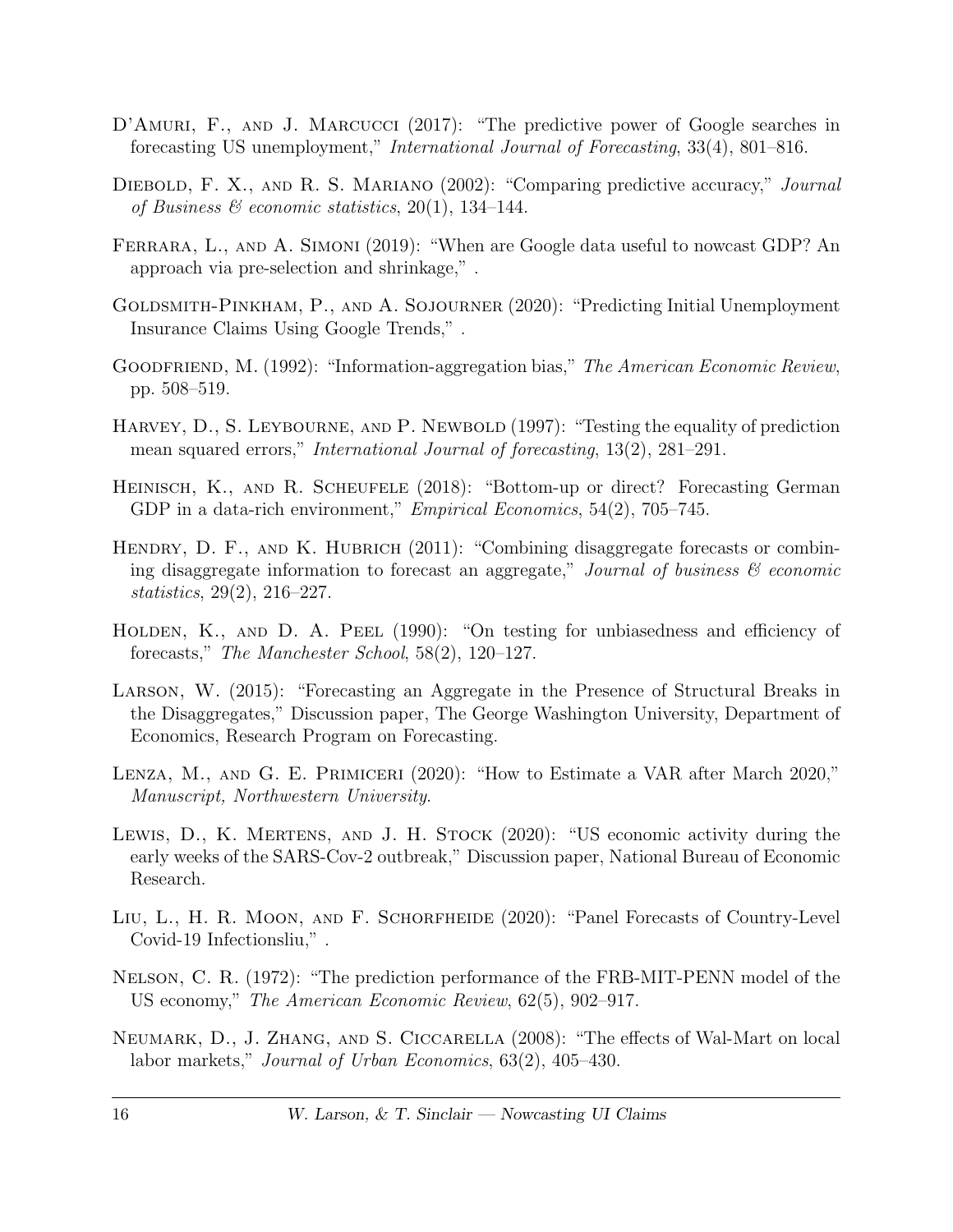- <span id="page-18-2"></span>PESARAN, M. H., AND R. SMITH (1995): "Estimating long-run relationships from dynamic heterogeneous panels," Journal of econometrics, 68(1), 79–113.
- <span id="page-18-4"></span>PRIMICERI, G. E., AND A. TAMBALOTTI (2020): "Macroeconomic Forecasting in the Time of COVID-19," Manuscript, Northwestern University.
- <span id="page-18-1"></span>Rinz, K. (2020): "Understanding Unemployment Insurance Claims and Other Labor Market Data During the COVID-19," .
- <span id="page-18-3"></span>SCHORFHEIDE, F., AND D. SONG (2020): "Real-Time Forecasting with a (Standard) Mixed-Frequency VAR During a Pandemic," Discussion paper, Federal Reserve Bank of Philadelphia.
- <span id="page-18-0"></span>WRIGHT, J. H. (2019): "Some observations on forecasting and policy," *International Jour*nal of Forecasting, 35(3), 1186–1192.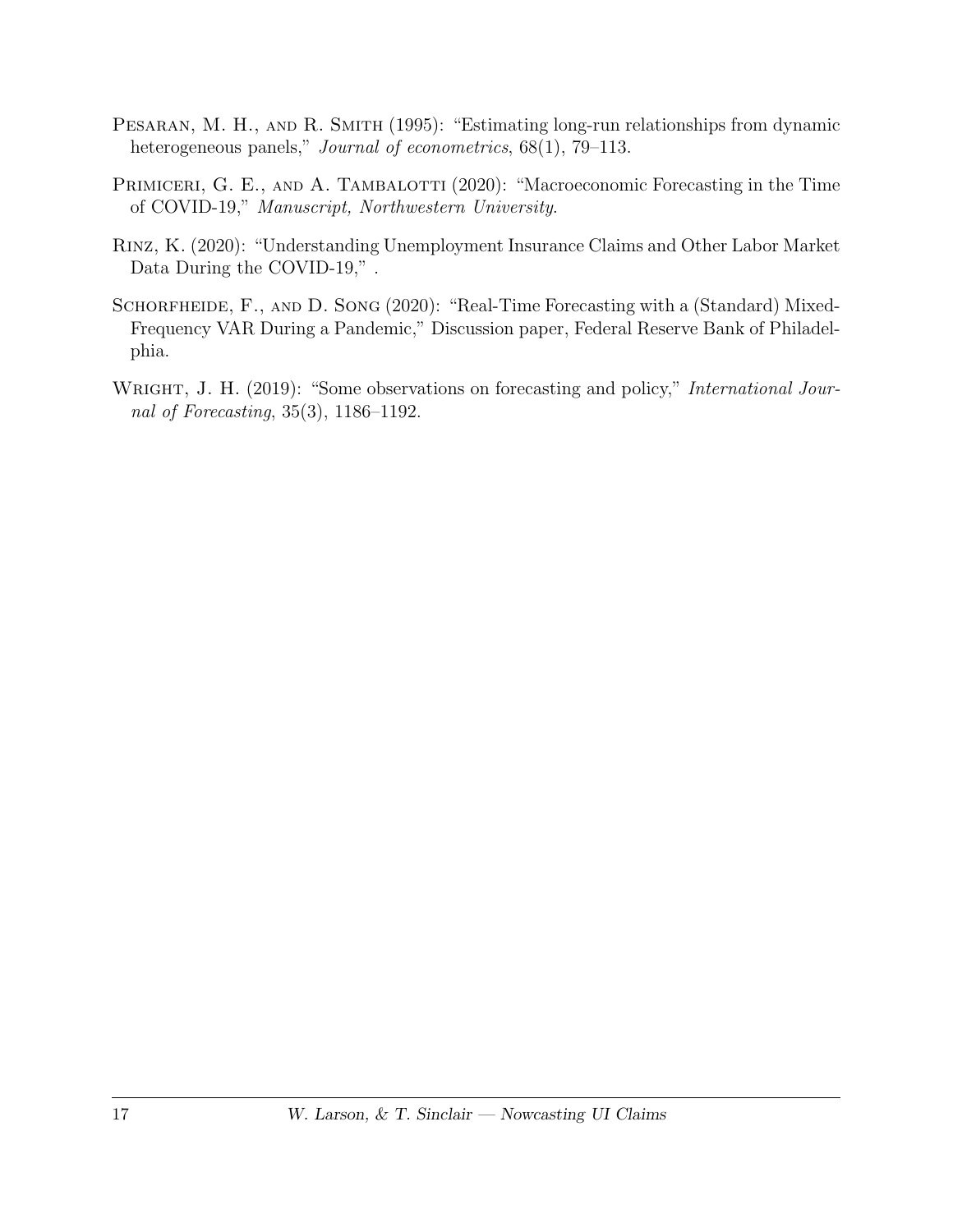Figure 1: National UI Claims

(a) January 1998 - May 2020

<span id="page-19-0"></span>

Notes: Data present the advance estimate of U.S. total (50 states plus District of Columbia and Puerto Rico) weekly initial unemployment insurance claims.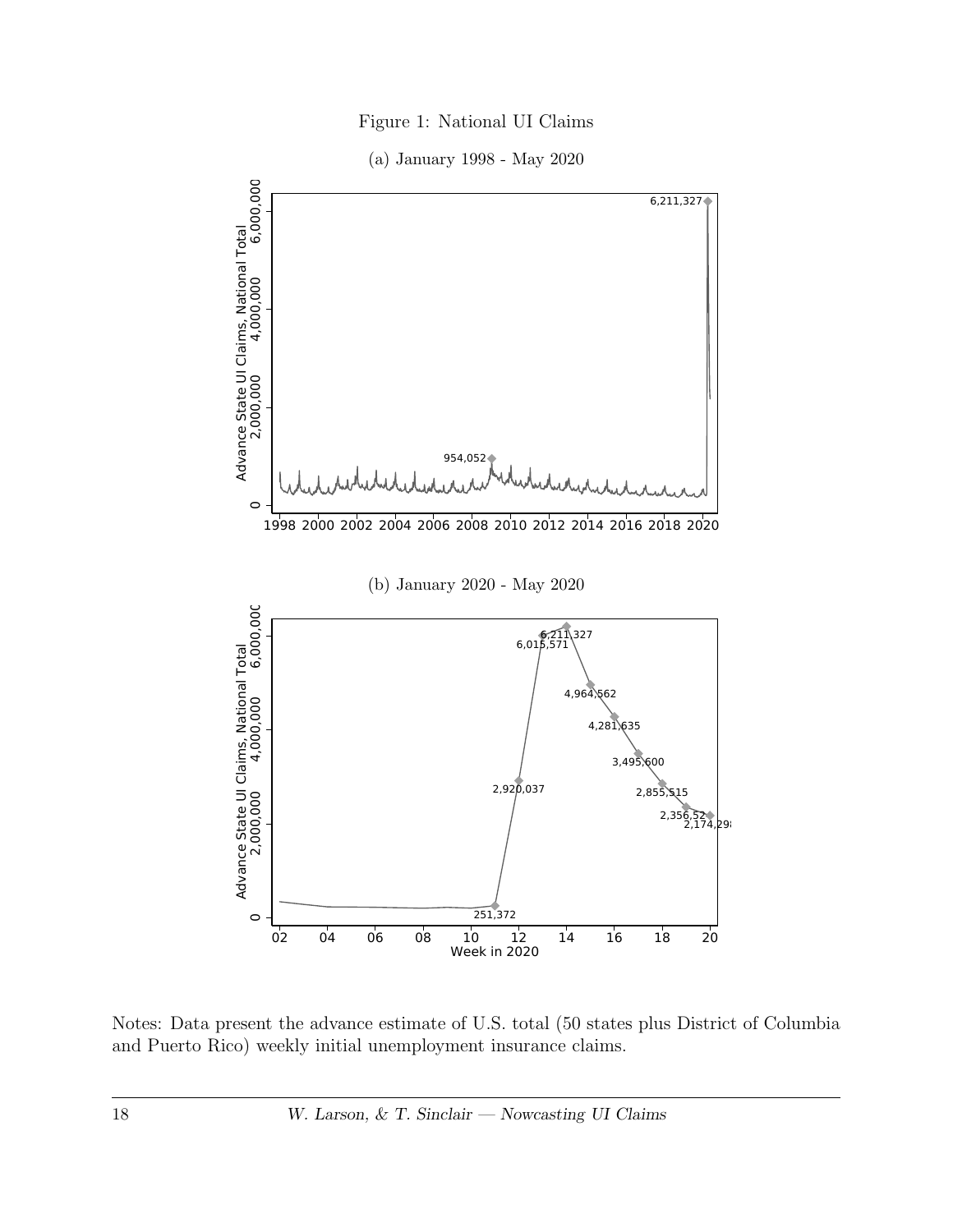<span id="page-20-0"></span>

Figure 2: State UI Claims

Notes: Data present UI claims normalized with respect to the week ending February 15, 2020 in the respective state. Time is normalized such that 0 is the week of the initial COVID-19 emergency declaration.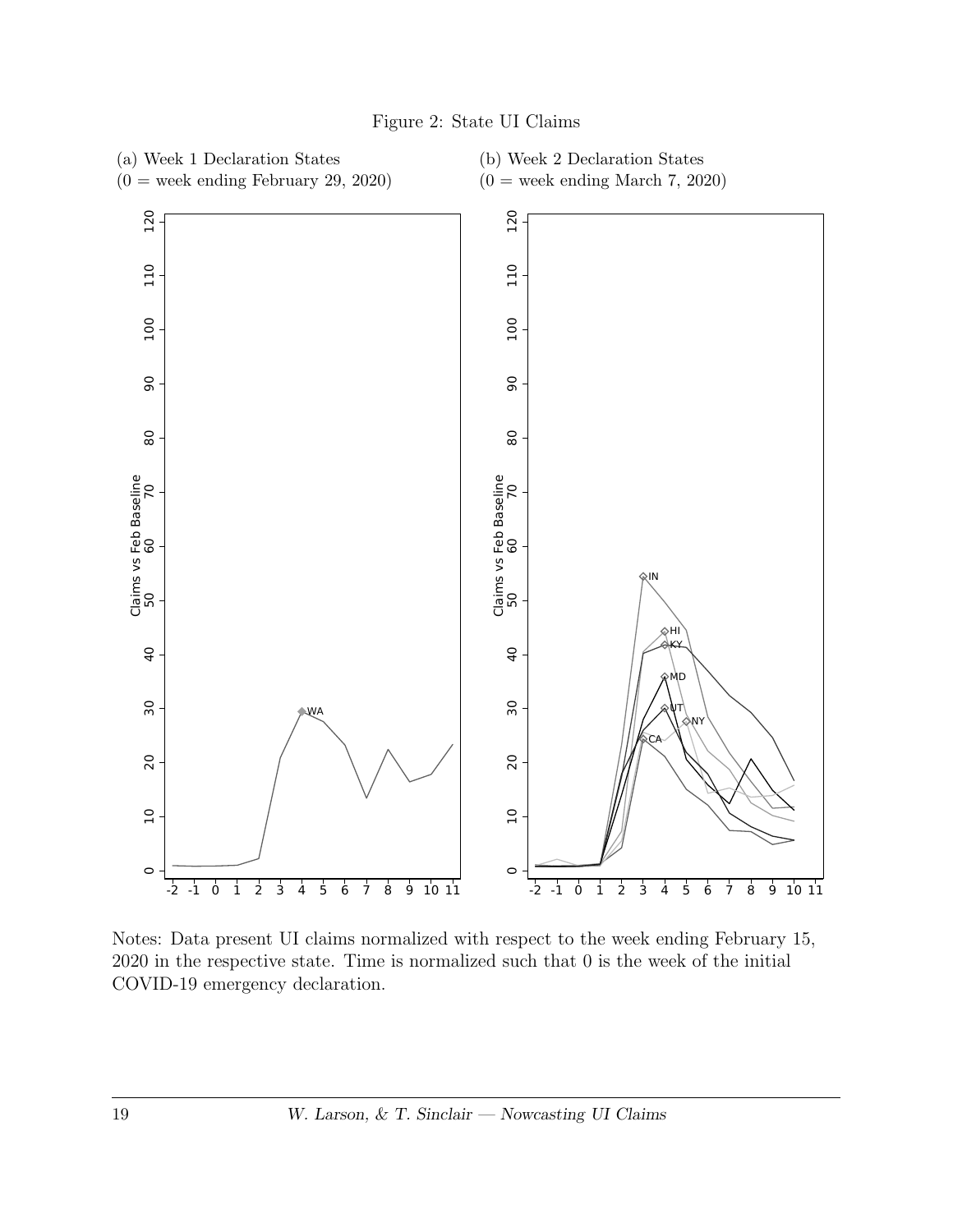

Figure 2: State UI Claims, Continued

Notes: Data present UI claims normalized with respect to the week ending February 15, 2020 in the respective state. Time is normalized such that 0 is the week of the initial COVID-19 emergency declaration.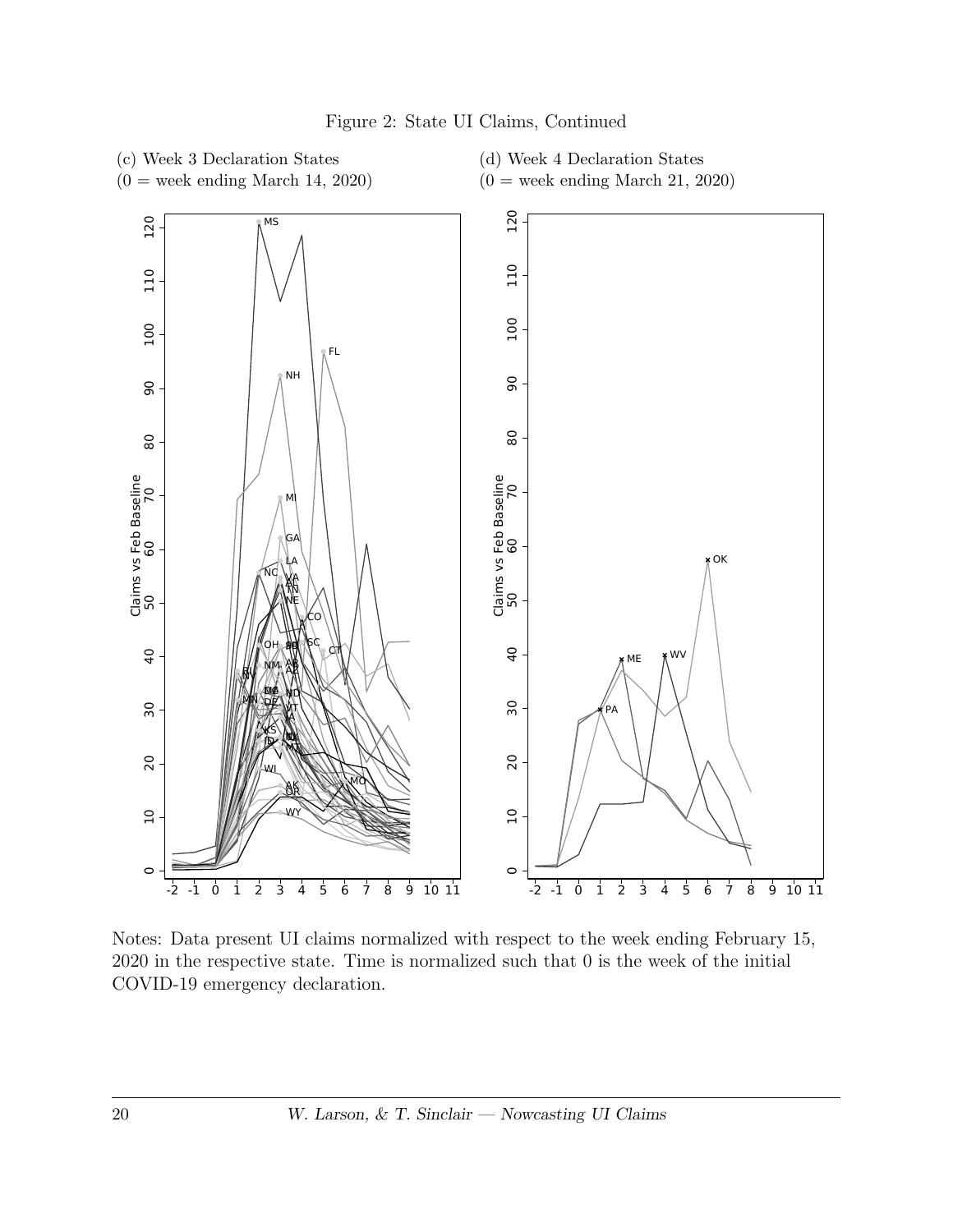<span id="page-22-0"></span>

Figure 3: Alternative Forecasts of Weekly UI Claims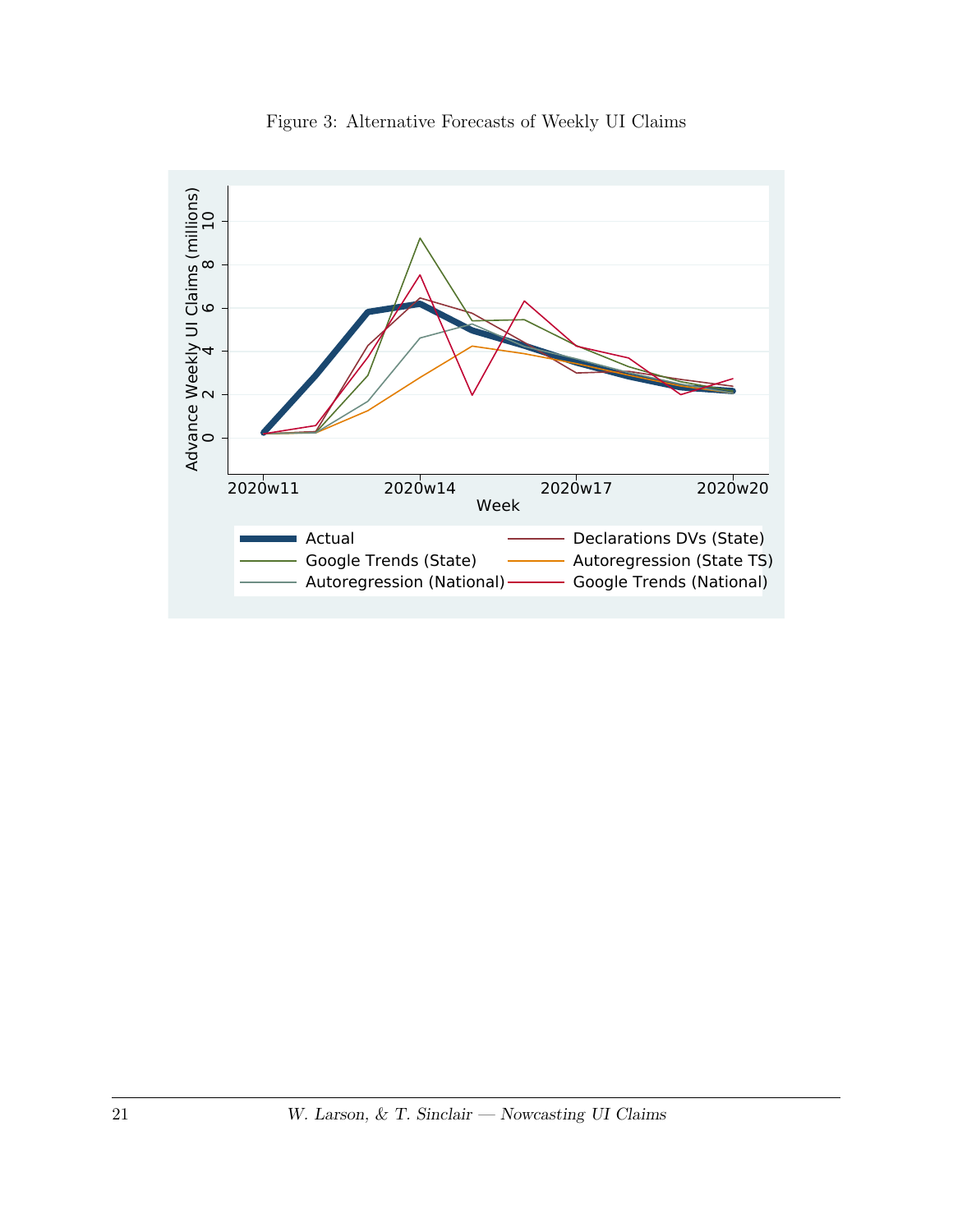



Notes: This figure presents the MAE for two forecasts: [1] ("Declarations") and [3] ("State AR") from Table [2.](#page-26-0) The figure shows MAE nearly equal in the first week (Week 11). In weeks 2 and 3, the Panel Declarations DV forecast substantially outperforms the State AR forecast. In weeks 4 and 5, both perform similarly. After week 5, the State AR forecast is consistently more accurate than the Declarations forecast.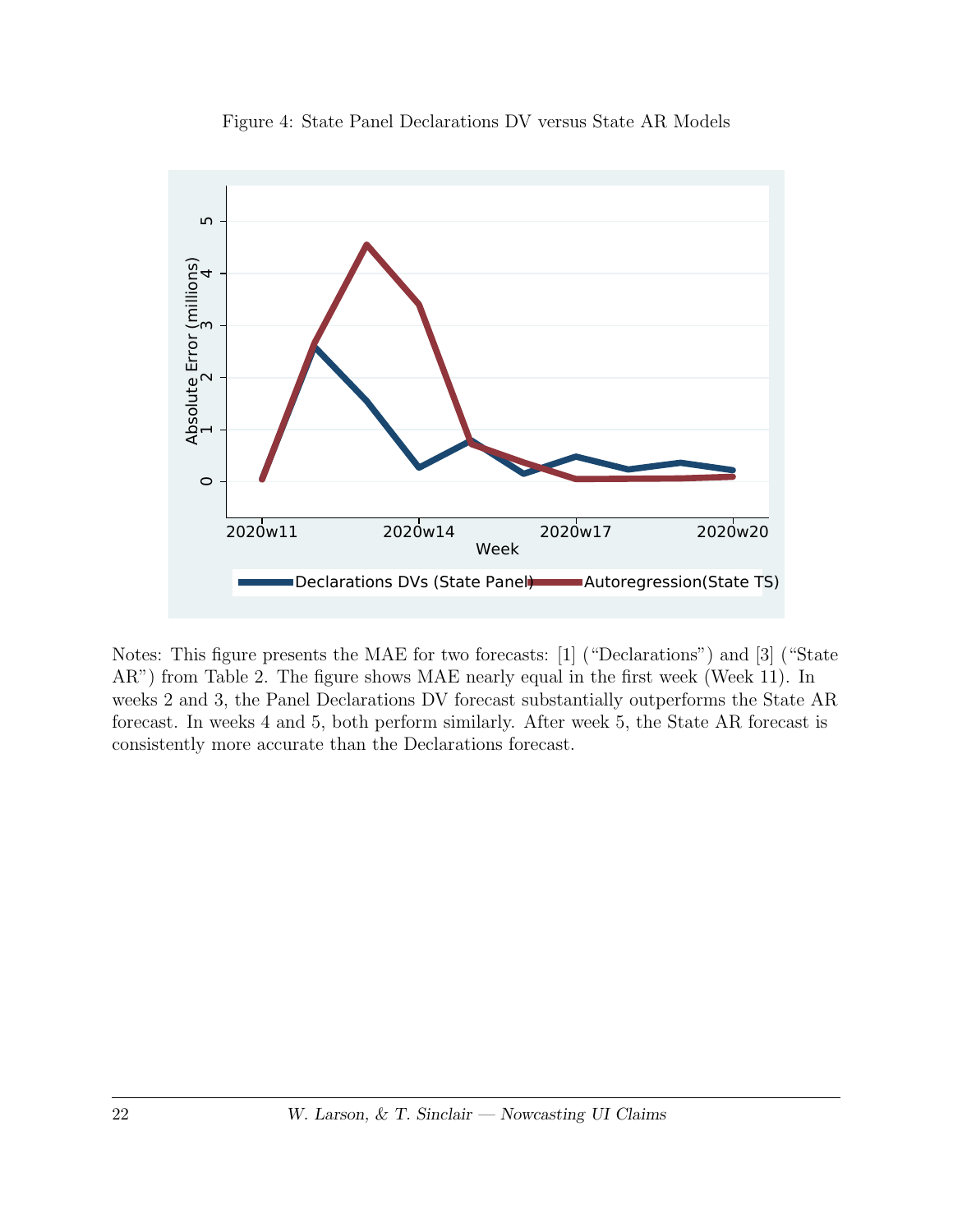

(b) State AR, week ending April 4th

 $\mathcal{O}_{\mathbf{R}}$  . The contract of the contract of the contract of the contract of the contract of the contract of the contract of the contract of the contract of the contract of the contract of the contract of the contract

TAIC MARCHAIL AND ALCOHOL SECTION AND ACCOUNT AND ACCOUNT AND ACCOUNT AND ACCOUNT AND ACCOUNT ACCOUNT ACCOUNT

AZ

ID

**RICHARD COMMUNICATION CONTINUES IN A STRAIGHT COMMUNICATION CONTINUES.** 

MAXX → The Contract of the Contract of the Contract of the Contract of the Contract of the Contract of the Con

LA MN CT

MD

With the contract of the contract of the contract of the contract of the contract of the contract of the contract of the contract of the contract of the contract of the contract of the contract of the contract of the contr

 $M_{\rm max}$   $\sim$ 

**NJNE DE LA CARDINAL DE LA CARDINAL DE LA CARDINAL DE LA CARDINAL DE LA CARDINAL DE LA CARDINAL DE LA CARDINAL** 

**ORK CONSTITUTION VALUE AND STRUCTURE OF A STRUCTURE OF A STRUCTURE OF A STRUCTURE OF A STRUCTURE OF A STRUCTURE OF A STRUCTURE** 

**SCHOOL** 

MARTIN COMPANY COMPANY OF THE COMPANY OF THE COMPANY OF THE COMPANY OF THE COMPANY OF THE COMPANY OF THE COMPANY OF THE COMPANY OF THE COMPANY OF THE COMPANY OF THE COMPANY OF THE COMPANY OF THE COMPANY OF THE COMPANY OF T

AZ

**MODULE** 

**OHANGER AND STRUCK AND STRUCK AND STRUCK AND STRUCK AND STRUCK AND STRUCK AND STRUCK AND STRUCK AND STRUCK AND STRUCK AND STRUCK AND STRUCK AND STRUCK AND STRUCK AND STRUCK AND STRUCK AND STRUCK AND STRUCK AND STRUCK AND** 

N MARINA DI SENATO DI STANDARI PRODUZI A PROPINCI A L'ANGLIA DI STANDARI PRODUZI A L'ANGLIA DI STANDARI PRODUZI<br>NGJI AMBANI NA MARINA NA MARINA NA MARINA NA MARINA NA MARINA NA MARINA NA MARINA NA MARINA NA MARINA NA MARIN

FOR OUR STREET OF THE CONTRACTOR CONTRACTOR

**COMPANY** 

 $\mathbb{R}$  ,  $\mathbb{R}$  ,  $\mathbb{R}$  ,  $\mathbb{R}$  ,  $\mathbb{R}$  ,  $\mathbb{R}$  ,  $\mathbb{R}$  ,  $\mathbb{R}$  ,  $\mathbb{R}$  ,  $\mathbb{R}$  ,  $\mathbb{R}$  ,  $\mathbb{R}$  ,  $\mathbb{R}$  ,  $\mathbb{R}$  ,  $\mathbb{R}$  ,  $\mathbb{R}$  ,  $\mathbb{R}$  ,  $\mathbb{R}$  ,  $\mathbb{R}$  ,  $\mathbb{R}$  ,

 $\blacksquare$  C and  $\blacksquare$  and  $\blacksquare$  and  $\blacksquare$  and  $\blacksquare$  and  $\blacksquare$  and  $\blacksquare$  and  $\blacksquare$  and  $\blacksquare$  and  $\blacksquare$  and  $\blacksquare$  and  $\blacksquare$  and  $\blacksquare$  and  $\blacksquare$  and  $\blacksquare$  and  $\blacksquare$  and  $\blacksquare$  and  $\blacksquare$  and  $\blacksquare$  and  $\blacksquare$  and

NVC CHARACTERS IN THE CONTRACT OF THE CONTRACT OF THE CONTRACT OF THE CONTRACT OF THE CONTRACT OF THE CONTRACT OF THE CONTRACT OF THE CONTRACT OF THE CONTRACT OF THE CONTRACT OF THE CONTRACT OF THE CONTRACT OF THE CONTRACT

**NH** 

The contract of the contract of the contract of the contract of the contract of the contract of the contract of the contract of the contract of the contract of the contract of the contract of the contract of the contract o  $\mathcal{I}$ A

**BIBY** and the contract of the contract of the contract of the contract of the contract of the contract of the contract of the contract of the contract of the contract of the contract of the contract of the contract of the

**KAN DESTRUCTION AND A CONTRACT AND A CONTRACT OF A CONTRACT OF A CONTRACT OF A CONTRACT OF A CONTRACT OF A CONTRACT OF A CONTRACT OF A CONTRACT OF A CONTRACT OF A CONTRACT OF A CONTRACT OF A CONTRACT OF A CONTRACT OF A CO** 

SEX PROPERTY AND RELEASED FOR THE CONTRACT CONTRACT CONTRACT CONTRACT CONTRACT CONTRACT CONTRACT CONTRACT CONT

**PRIDENTIAL CONTRACTOR** CONTRACTOR CONTRACTOR CONTRACTOR CONTRACTOR

**ARREST CONTINUES AND RESIDENCE AND RESIDENCE AND RESIDENCE AND RESIDENCE AND RESIDENCE AND RESIDENCE AND RESIDENCE AND RESIDENCE AND RESIDENCE AND RESIDENCE AND RESIDENCE AND RESIDENCE AND RESIDENCE AND RESIDENCE AND RESI** 

material contract the contract of the contract of the contract of the contract of the contract of the contract of the contract of the contract of the contract of the contract of the contract of the contract of the contract

**MARINE AND STRUCK COMMUNISTIC COMMUNIST COMMUNIST COMMUNIST COMMUNIST COMMUNIST COMMUNIST COMMUNIST COMMUNIST** 

**DOMEV' DESCRIPTION OF A SECOND CONTRACT OF A SECOND CONTRACT OF A SECOND CONTRACT OF A SECOND CONTRACT OF A SECOND CONTRACT OF A SECOND CONTRACT OF A SECOND CONTRACT OF A SECOND CONTRACT OF A SECOND CONTRACT OF A SECOND** 

1 10 100 1000 1000 45 Degree Line

KS<sup>IA</sup>

**ANKH** 

WWW. The contract of the contract of the contract of the contract of the contract of the contract of the contract of the contract of the contract of the contract of the contract of the contract of the contract of the contr

**ALTRES CONTRACTORS IN A STRUCK CONTRACTOR CONTRACTORS OF A STRUCK CONTRACTORS OF A STRUCK CONTRACTORS OF A ST** 

**NEWS AREA CONTRACTED AND RELEASED FOR A STATE OF A STATE OF A STATE OF A STATE OF A STATE OF A STATE OF A STATE OF A STATE OF A STATE OF A STATE OF A STATE OF A STATE OF A STATE OF A STATE OF A STATE OF A STATE OF A STATE** 

ME **ME** 

рустановки последник последник и производственности и производственности и производственности и производственн<br>Последник последник последник последник последник последник последник последник последник последник последник

DE BARA DE LA CONTENTA DE LA CONTENTA DE LA CONTENTA DE LA CONTENTA DE LA CONTENTA DE LA CONTENTA DE LA CONTEN

WY **WARRANT COMMUNISTIES** 

 $\mathcal{N}\nabla$ 

(Wi-H<sub>N)</sub> (Wi-Marchine) 등 1999년 - 1999년 - 1999년 - 1999년 - 1999년 - 1999년 - 1999년 - 1999년 - 1999년 - 1999년 - 1999년 - 1999년 - 1999년 - 1999년 - 1999년 - 1999년 - 1999년 - 1999년 - 1999년 - 1999년 - 1999년 - 1999년 - 1999년 - 1999년 - 19

 $\frac{1}{\sqrt{N}}$ 

**HIP** And the second contract of the second contract of the second contract of the second contract of the second contract of the second contract of the second contract of the second contract of the second contract of the s

 $\epsilon$  or  $\epsilon$  and  $\epsilon$  is the set of  $\epsilon$  and  $\epsilon$  and  $\epsilon$  and  $\epsilon$  and  $\epsilon$  and  $\epsilon$  and  $\epsilon$  and  $\epsilon$  and  $\epsilon$  and  $\epsilon$  and  $\epsilon$  and  $\epsilon$  and  $\epsilon$  and  $\epsilon$  and  $\epsilon$  and  $\epsilon$  and  $\epsilon$  and  $\epsilon$  and  $\epsilon$  and  $\epsilon$  and  $\epsilon$ 

- BALANCARP 1999 - 1999 - 1999 - 1999 - 1999 - 1999 - 1999 - 1999 - 1999 - 1999 - 1999 - 1999 - 1999 - 1999 - <br>MOOR - 1999 - 1999 - 1999 - 1999 - 1999 - 1999 - 1999 - 1999 - 1999 - 1999 - 1999 - 1999 - 1999 - 1999 - 1999

VAC ‱XXXH<sub>NI</sub> en el seu de la construcción de la construcción de la construcción de la construcción de la construcción de la construcción de la construcción de la construcción de la construcción de la construcción de la c અસ્થિપ પ્રદાન કરવામાં આવેલા કુલ કરવામાં આવેલા આવેલા આવેલા આવેલા આવેલા આવેલા આવેલા આવેલા આવેલા આવેલા આવેલા આવેલ<br>આ ગામમાં આવેલા આવેલા આવેલા આ ગામમાં આવેલા આવેલા આવેલા આવેલા આવેલા આવેલા આવેલા આવેલા આવેલા આવેલા આવેલા આવેલા આ

KWA HALL AND A SHOP AND A CHARLES AND A CHARLES AND A CHARLES AND A CHARLES AND A CHARLES AND A CHARLES AND A C

ты до постановите на селото на селото на селото на селото на селото на селото на селото на селото на селото на<br>Токато на селото на селото на селото на селото на селото на селото на селото на селото на селото на селото на  $\mathbb{P}_{\mathbf{C}}$  and  $\mathbb{P}_{\mathbf{C}}$  and  $\mathbb{P}_{\mathbf{C}}$  and  $\mathbb{P}_{\mathbf{C}}$  and  $\mathbb{P}_{\mathbf{C}}$  and  $\mathbb{P}_{\mathbf{C}}$  and  $\mathbb{P}_{\mathbf{C}}$  and  $\mathbb{P}_{\mathbf{C}}$  and  $\mathbb{P}_{\mathbf{C}}$  and  $\mathbb{P}_{\mathbf{C}}$  and  $\mathbb{P}_{\mathbf{C}}$  and  $\mathbb{P}_{\mathbf{C$ 

NH

Forecast (thousands, log scale) Forecast (thousands, log scale)

PR

 $\mathsf{AR}^\mathsf{RFBF}$  . The contract of  $\mathsf{A}\subseteq \mathsf{A}$  is a set of  $\mathsf{A}\mathsf{R}\mathsf{R}\mathsf{R}^\mathsf{P}$  , we can contract the contract of  $\mathsf{A}\mathsf{R}\mathsf{R}\mathsf{R}^\mathsf{P}$  $\sim$  SC  $\sim$  SC  $\sim$  SC  $\sim$  SC  $\sim$  SC  $\sim$  SC  $\sim$  SC  $\sim$  SC  $\sim$  SC  $\sim$  SC  $\sim$  SC  $\sim$  SC  $\sim$  SC  $\sim$  SC  $\sim$  SC  $\sim$  SC  $\sim$  SC  $\sim$  SC  $\sim$  SC  $\sim$  SC  $\sim$  SC  $\sim$  SC  $\sim$  SC  $\sim$  SC  $\sim$  SC  $\sim$  SC  $\sim$  SC  $\sim$ 

WV

 $\sum_{i=1}^{\infty}$  and  $\sum_{i=1}^{\infty}$  and  $\sum_{i=1}^{\infty}$  and  $\sum_{i=1}^{\infty}$  and  $\sum_{i=1}^{\infty}$  and  $\sum_{i=1}^{\infty}$  and  $\sum_{i=1}^{\infty}$  and  $\sum_{i=1}^{\infty}$  and  $\sum_{i=1}^{\infty}$  and  $\sum_{i=1}^{\infty}$  and  $\sum_{i=1}^{\infty}$  and  $\sum_{i=1}^{\infty$ 

DC

SD and the state of the state of the state of the state of the state of the state of the state of the state of the state of the state of the state of the state of the state of the state of the state of the state of the sta

45 Degree Line

AK

ME SERVICE IN THE METRO SERVICE SERVICE SERVICE SERVICE SERVICE SERVICE SERVICE SERVICE SERVICE SERVICE SERVICE SERVICE SERVICE SERVICE SERVICE SERVICE SERVICE SERVICE SERVICE SERVICE SERVICE SERVICE SERVICE SERVICE SERVI

k<del>need</del> the contract of the contract of the contract of the contract of the contract of the contract of the contract of the contract of the contract of the contract of the contract of the contract of the contract of the c

 $\mathcal{M}_{\mathbf{A}}$  and the control of  $\mathcal{M}_{\mathbf{A}}$  and  $\mathcal{M}_{\mathbf{A}}$  and  $\mathcal{M}_{\mathbf{A}}$  and  $\mathcal{M}_{\mathbf{A}}$  and  $\mathcal{M}_{\mathbf{A}}$  and  $\mathcal{M}_{\mathbf{A}}$  and  $\mathcal{M}_{\mathbf{A}}$  and  $\mathcal{M}_{\mathbf{A}}$  and  $\mathcal{M}_{\mathbf{A}}$  and  $\mathcal{M}_{\mathbf{A}}$  a

ゆど ID<sub>V</sub>V)' しんしょう しんしょう こうしん こうしん こうしん こうしょう こうしん こうしん こうしん こうしん こうしん こうしょう こうしん こうしん こうしん こうしん こうしん

WADEX IDAWA INTERNATIONAL COMMUNICATION AND THE RELEASED DE MANAGEMENT COMMUNICATION CONTINUES INTO A CONTINUES

where the contract of the contract of the contract of the contract of the contract of the contract of the contract of the contract of the contract of the contract of the contract of the contract of the contract of the cont

VITY THE CONTROL OF THE CONTROL OF THE CONTROL OF THE CONTROL OF THE CONTROL OF THE CONTROL OF THE CONTROL OF THE CONTROL OF THE CONTROL OF THE CONTROL OF THE CONTROL OF THE CONTROL OF THE CONTROL OF THE CONTROL OF THE CON

**ALTERNATION COMMUNICATION COMMUNICATION COMMUNICATION CONTINUES. AND ALTERNATION COMMUNICATION COMMUNICATION COMMUNICATION** 

MS LANGUARGHOW PRESERVED TO DESCRIPTION TO THE CONTROL CONTROL CONTROL CONTROL CONTROL CONTROL CONTROL CONTROL CONTROL CONTROL CONTROL CONTROL CONTROL CONTROL CONTROL CONTROL CONTROL CONTROL CONTROL CONTROL CONTROL CONTRO

<span id="page-24-0"></span>(a) Declarations DV, week ending April 4th  $\hat{\alpha} = 0.04(0.07), \, SER = 0.49$ 



WAS A REPORTED THE RESIDENCE OF THE RESIDENCE OF THE RESIDENCE OF THE RESIDENCE OF THE RESIDENCE OF THE RESIDENCE OF THE RESIDENCE OF THE RESIDENCE OF THE RESIDENCE OF THE RESIDENCE OF THE RESIDENCE OF THE RESIDENCE OF THE

 $100$   $100$   $1000$   $1000$   $1000$   $1000$   $1000$   $1000$   $1000$   $1000$   $1000$ 

NJ

 $M_{\rm H}$   $M_{\rm H}$   $M_{\rm H}$   $M_{\rm H}$   $M_{\rm H}$   $M_{\rm H}$   $M_{\rm H}$   $M_{\rm H}$   $M_{\rm H}$   $M_{\rm H}$   $M_{\rm H}$   $M_{\rm H}$   $M_{\rm H}$   $M_{\rm H}$   $M_{\rm H}$   $M_{\rm H}$   $M_{\rm H}$   $M_{\rm H}$   $M_{\rm H}$   $M_{\rm H}$   $M_{\rm H}$   $M_{\rm H}$   $M_{\rm H}$   $M_{\rm H}$   $M_{\rm$ 

Notes: Data present actual and forecast UI claims by state in two weeks: the week ending April 4th and the week ending May 16th. The Declarations DV forecasts are aggregation-bias corrected. Estimated parameters (and standard errors in parentheses) are from the following [Holden and Peel](#page-17-14)  $(1990)$  models estimated across states i within a particular week, where  $f$  is the forecast in the figure panel:  $ln(StateClains_i) - ln(f_i) = \alpha + u_i$ . State-level forecasts are shown in greater detail in

RI

1988 - Contra Contra Contra Contra Contra Contra Contra Contra Contra Contra Contra Contra Contra Contra Contr

–

Table [A.6.](#page-33-0)

 $\mathbf -$ 

–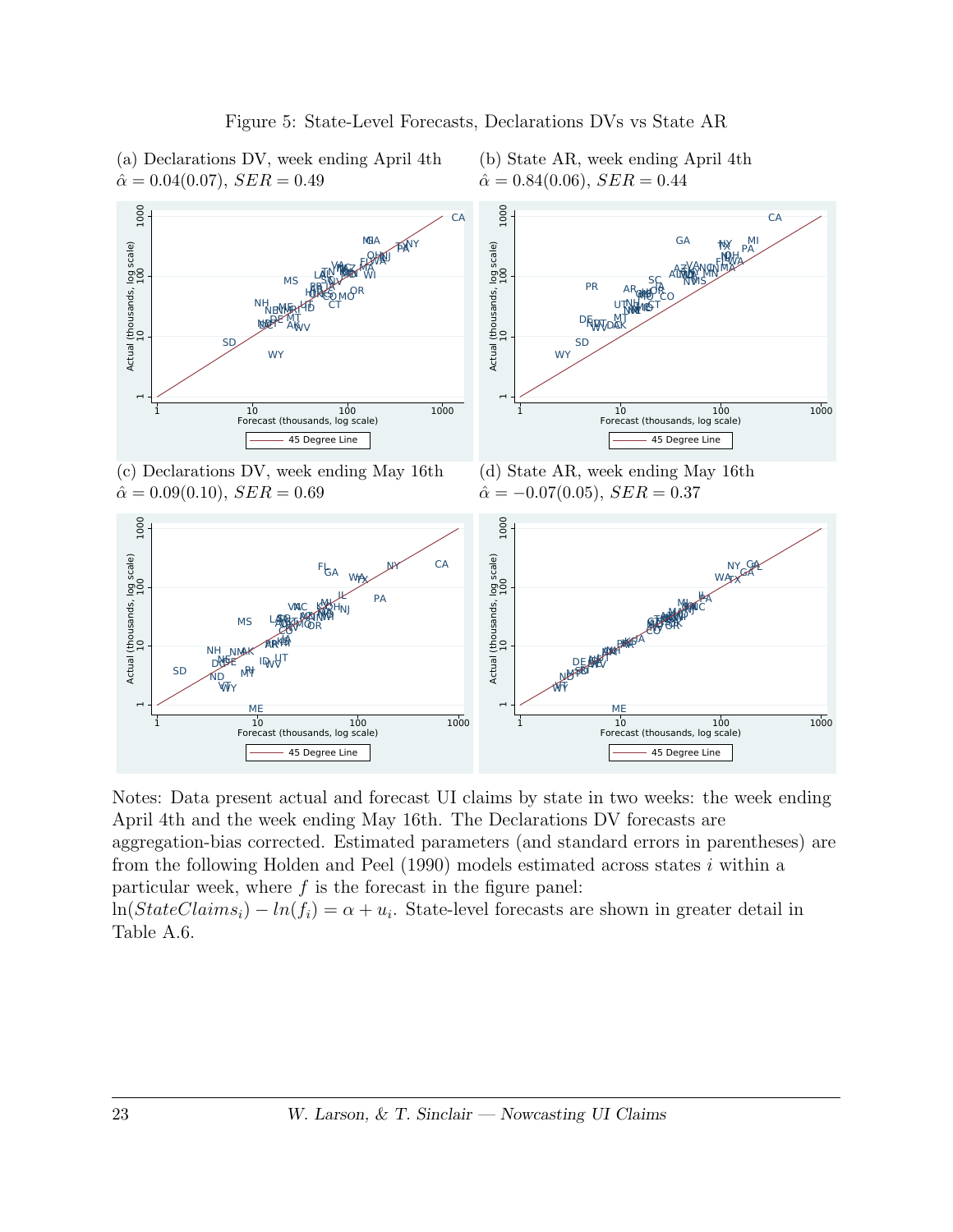| Week 1               |           | Week 3, Continued |           |  |  |  |
|----------------------|-----------|-------------------|-----------|--|--|--|
| Washington           | 2/29/2020 | Kansas            | 3/12/2020 |  |  |  |
| Week 2               |           | Montana           | 3/12/2020 |  |  |  |
| California           | 3/4/2020  | Nevada            | 3/12/2020 |  |  |  |
| Hawaii               | 3/4/2020  | Puerto Rico       | 3/12/2020 |  |  |  |
| Maryland             | 3/5/2020  | Tennessee         | 3/12/2020 |  |  |  |
| Indiana              | 3/6/2020  | Virginia          | 3/12/2020 |  |  |  |
| Kentucky             | 3/6/2020  | Wisconsin         | 3/12/2020 |  |  |  |
| Utah                 | 3/6/2020  | Alabama           | 3/13/2020 |  |  |  |
| New York             | 3/7/2020  | Arkansas          | 3/13/2020 |  |  |  |
| Week 3               |           | Idaho             | 3/13/2020 |  |  |  |
| Oregon               | 3/8/2020  | Minnesota         | 3/13/2020 |  |  |  |
| Florida              | 3/9/2020  | Missouri          | 3/13/2020 |  |  |  |
| Illinois             | 3/9/2020  | Nebraska          | 3/13/2020 |  |  |  |
| Iowa                 | 3/9/2020  | New Hampshire     | 3/13/2020 |  |  |  |
| New Jersey           | 3/9/2020  | North Dakota      | 3/13/2020 |  |  |  |
| Ohio                 | 3/9/2020  | South Carolina    | 3/13/2020 |  |  |  |
| Rhode Island         | 3/9/2020  | South Dakota      | 3/13/2020 |  |  |  |
| Colorado             | 3/10/2020 | Texas             | 3/13/2020 |  |  |  |
| Connecticut          | 3/10/2020 | Vermont           | 3/13/2020 |  |  |  |
| Massachusetts        | 3/10/2020 | Wyoming           | 3/13/2020 |  |  |  |
| Michigan             | 3/10/2020 | Georgia           | 3/14/2020 |  |  |  |
| North Carolina       | 3/10/2020 | Mississippi       | 3/14/2020 |  |  |  |
| Alaska               | 3/11/2020 | Week 4            |           |  |  |  |
| Arizona              | 3/11/2020 | Maine             | 3/15/2020 |  |  |  |
| District of Columbia | 3/11/2020 | Oklahoma          | 3/15/2020 |  |  |  |
| Louisiana            | 3/11/2020 | Pennsylvania      | 3/16/2020 |  |  |  |
| New Mexico           | 3/11/2020 | West Virginia     | 3/16/2020 |  |  |  |
| Delaware             | 3/12/2020 |                   |           |  |  |  |

Table 1: COVID-19 Disaster Declaration Dates

Source: Authors' assembly based on publicly available news reports.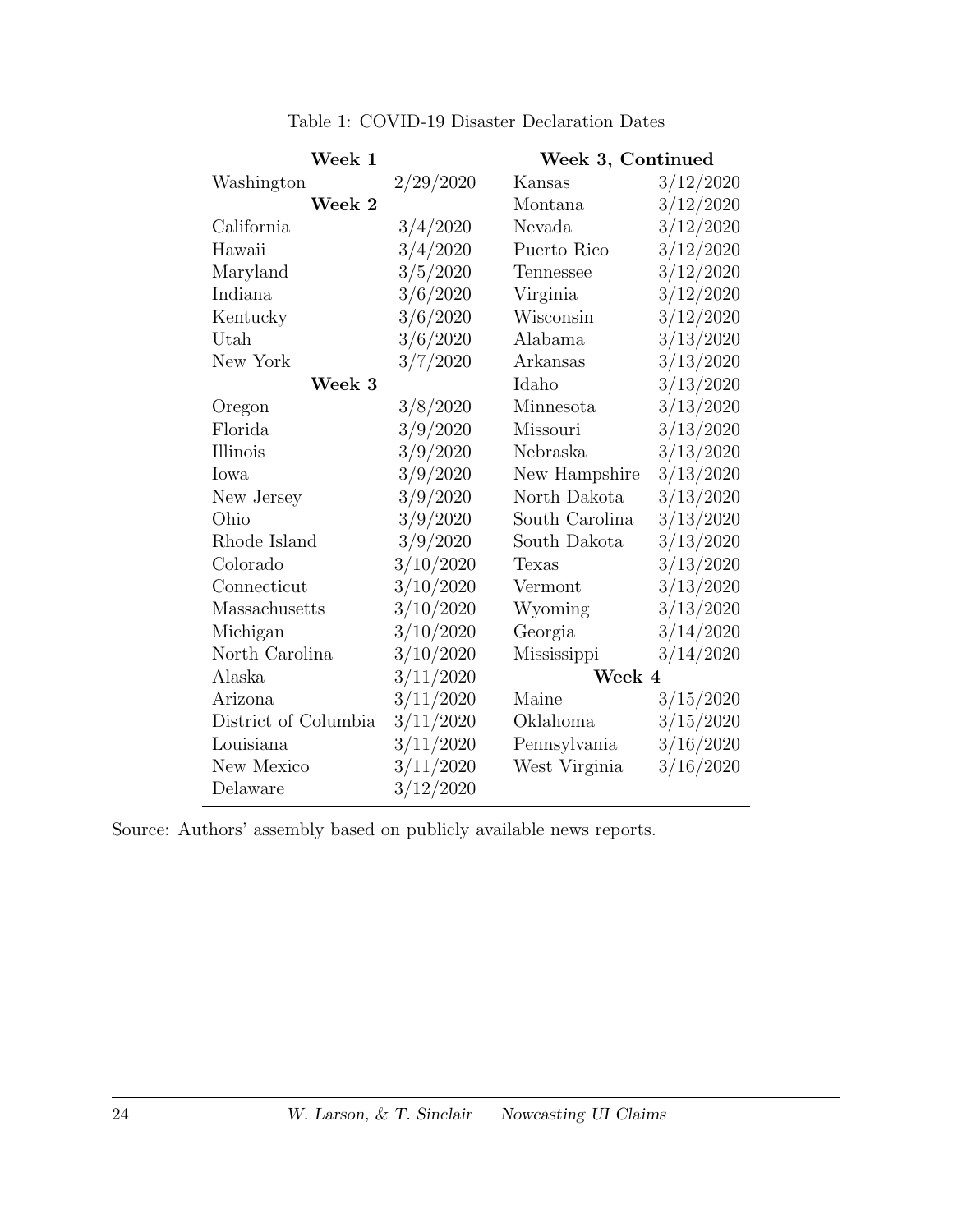| Data Structure:  |             | State - Panel                | State - Panel | State - Time Series                                                                                                                                                                  | National                                                                                                                                                                                                                                                                                                                                                                                                                                                                                                                                                                                                                                                                   | National        |           |
|------------------|-------------|------------------------------|---------------|--------------------------------------------------------------------------------------------------------------------------------------------------------------------------------------|----------------------------------------------------------------------------------------------------------------------------------------------------------------------------------------------------------------------------------------------------------------------------------------------------------------------------------------------------------------------------------------------------------------------------------------------------------------------------------------------------------------------------------------------------------------------------------------------------------------------------------------------------------------------------|-----------------|-----------|
| Information Set: |             | Declaration DVs              | Google Trends | Autoregression                                                                                                                                                                       | Google Trends                                                                                                                                                                                                                                                                                                                                                                                                                                                                                                                                                                                                                                                              | Autoregression  |           |
| Week Ending      | U.S. Claims | $\left\lceil 1 \right\rceil$ | $[2]$         | $[3] % \includegraphics[width=0.9\columnwidth]{figures/fig_0a.pdf} \caption{Schematic diagram of the top of the top of the top of the top of the top of the right.} \label{fig:1} %$ | $[4] % \includegraphics[width=0.9\columnwidth]{figures/fig_4} \caption{A graph shows a function of the parameter M and the parameter M in the interval M and the parameter M is the number of parameters. The number of parameters are shown in Fig. \ref{fig:10}. The number of parameters are shown in Fig. \ref{fig:10}. The number of parameters are shown in Fig. \ref{fig:11}. The number of parameters are shown in Fig. \ref{fig:11}. The number of parameters are shown in Fig. \ref{fig:11}. The number of parameters are shown in Fig. \ref{fig:12}. The number of parameters are shown in Fig. \ref{fig:13}. The number of parameters are shown in Fig. \ref{$ | $\vert 5 \vert$ | Average   |
| 3/14/2020        | 250,869     | $-20\%$                      | $-20\%$       | $-16\%$                                                                                                                                                                              | $-20%$                                                                                                                                                                                                                                                                                                                                                                                                                                                                                                                                                                                                                                                                     | $-16\%$         | $-19\%$   |
| 3/21/2020        | 2,898,392   | $-90\%$                      | $-91%$        | $-92%$                                                                                                                                                                               | $-80\%$                                                                                                                                                                                                                                                                                                                                                                                                                                                                                                                                                                                                                                                                    | $-91\%$         | $-89\%$   |
| 3/28/2020        | 5,823,757   | $-27%$                       | $-50\%$       | $-78%$                                                                                                                                                                               | $-36%$                                                                                                                                                                                                                                                                                                                                                                                                                                                                                                                                                                                                                                                                     | $-71\%$         | $-52\%$   |
| 4/4/2020         | 6,203,348   | $4\%$                        | 49%           | $-55%$                                                                                                                                                                               | 22\%                                                                                                                                                                                                                                                                                                                                                                                                                                                                                                                                                                                                                                                                       | $-25%$          | $-1\%$    |
| 4/11/2020        | 4,971,820   | 16%                          | $9\%$         | $-15%$                                                                                                                                                                               | $-60\%$                                                                                                                                                                                                                                                                                                                                                                                                                                                                                                                                                                                                                                                                    | $6\%$           | $-9\%$    |
| 4/18/2020        | 4,267,394   | $4\%$                        | 28\%          | $-9\%$                                                                                                                                                                               | 48%                                                                                                                                                                                                                                                                                                                                                                                                                                                                                                                                                                                                                                                                        | $-1\%$          | 14%       |
| 4/25/2020        | 3,489,173   | $-14%$                       | 22\%          | $-1\%$                                                                                                                                                                               | 22\%                                                                                                                                                                                                                                                                                                                                                                                                                                                                                                                                                                                                                                                                       | $5\%$           | $7\%$     |
| 5/2/2020         | 2,849,079   | 8%                           | $16\%$        | $2\%$                                                                                                                                                                                | 30%                                                                                                                                                                                                                                                                                                                                                                                                                                                                                                                                                                                                                                                                        | $6\%$           | 12%       |
| 5/9/2020         | 2,345,376   | 16%                          | 11\%          | $3\%$                                                                                                                                                                                | $-14%$                                                                                                                                                                                                                                                                                                                                                                                                                                                                                                                                                                                                                                                                     | $6\%$           | $4\%$     |
| 5/16/2020        | 2,174,298   | 10%                          | $0\%$         | $-4\%$                                                                                                                                                                               | 26\%                                                                                                                                                                                                                                                                                                                                                                                                                                                                                                                                                                                                                                                                       | $-5\%$          | $5\%$     |
| Mean Error       |             | 264,722                      | $-53,914$     | 1,177,818                                                                                                                                                                            | 221,304                                                                                                                                                                                                                                                                                                                                                                                                                                                                                                                                                                                                                                                                    | 773,600         | 476,706   |
| MAE              |             | 671,228                      | 1,178,798     | 1,201,582                                                                                                                                                                            | 1,336,233                                                                                                                                                                                                                                                                                                                                                                                                                                                                                                                                                                                                                                                                  | 933,113         | 758,522   |
| <b>RMSE</b>      |             | 1,016,818                    | 1,651,462     | 2,002,284                                                                                                                                                                            | 1,626,767                                                                                                                                                                                                                                                                                                                                                                                                                                                                                                                                                                                                                                                                  | 1,634,753       | 1,291,707 |
| MAE-DM           |             |                              | $-2.832**$    | $-1.676$                                                                                                                                                                             | $-4.240***$                                                                                                                                                                                                                                                                                                                                                                                                                                                                                                                                                                                                                                                                | $-1.247$        |           |

<span id="page-26-1"></span>Table 2: Forecasting Results

Notes: This table presents percentage forecast errors made on the Thursday of the week ending in the date listed in therow. MAE is the mean absolute forecast error. RMSE is the square-root of the mean squared forecast error. MAE-DMis the Diebold-Mariano small-sample test statistic relative to model [1], with \*\*\*:  $p < 0.01$ , \*\*:  $p < 0.05$ , and \*:  $p < 0.1$ , respectively (negative sign implies in favor of model [1]). All statistics are at the national level, including Mean Error,MAE, RMSE, and MAE-DM, which are calculated over the 10 forecast periods.

<span id="page-26-0"></span>25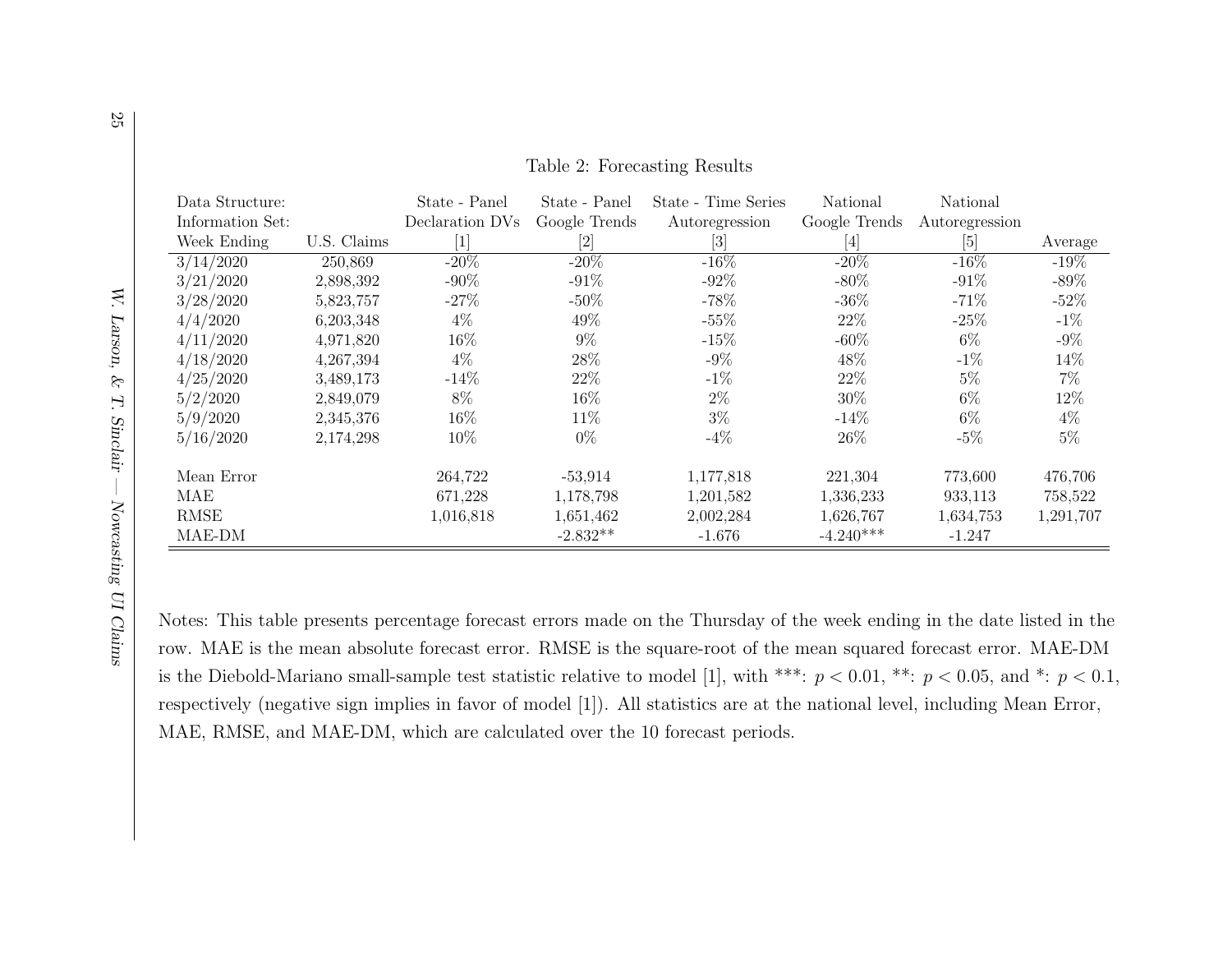| Table 3: Model [1] (Declarations DV Model) Vintage Estimate |  |  |  |  |  |  |  |  |
|-------------------------------------------------------------|--|--|--|--|--|--|--|--|
|-------------------------------------------------------------|--|--|--|--|--|--|--|--|

Dependent variable: Normalized State UI Claims (StateNormClaims)

|             |             |             |            |            | Model Vintage |            |            |            |            |            |
|-------------|-------------|-------------|------------|------------|---------------|------------|------------|------------|------------|------------|
| Parameter   | 3/14/2020   | 3/21/2020   | 3/28/2020  | 4/4/2020   | 4/11/2020     | 4/18/2020  | 4/25/2020  | 5/2/2020   | 5/9/2020   | 5/16/2020  |
| $d_{j=-2}$  | $-0.153***$ | $-1.430***$ | $-0.0461$  | $-0.0461$  | $-0.0461$     | $-0.0461$  | $-0.0461$  | $-0.0461$  | $-0.0461$  | $-0.0461$  |
| $d_{j=-1}$  | $-0.130***$ | $-1.411***$ | $-0.0552$  | $-0.0552$  | $-0.0552$     | $-0.0552$  | $-0.0552$  | $-0.0552$  | $-0.0552$  | $-0.0552$  |
| $d_{j=0}$   | $-0.0402$   | $-1.228***$ | $1.366*$   | $1.423*$   | $1.423*$      | $1.423*$   | $1.423*$   | $1.423*$   | $1.423*$   | $1.423*$   |
| $d_{j=1}$   | $0.231***$  | $11.88***$  | $14.87***$ | $15.58***$ | $15.59***$    | $15.59***$ | $15.59***$ | $15.59***$ | $15.59***$ | $15.59***$ |
| $d_{j=2}$   | $1.355***$  | $7.141***$  | $27.73***$ | $27.84***$ | $28.40***$    | $28.39***$ | $28.39***$ | $28.39***$ | $28.39***$ | $28.39***$ |
| $d_{j=3}$   |             | $19.14***$  | $31.26***$ | $34.63***$ | $33.70***$    | $33.78***$ | $33.86***$ | $33.86***$ | $33.86***$ | $33.86***$ |
| $d_{j=4}$   |             |             | $29.19***$ | 33.88***   | $28.64***$    | $28.18***$ | $28.27***$ | $28.34***$ | $28.34***$ | $28.34***$ |
| $d_{j=5}$   |             |             |            | $27.47***$ | $27.57***$    | $24.04***$ | $23.51***$ | $23.87***$ | $23.87***$ | $23.87***$ |
| $d_{j=6}$   |             |             |            |            | $23.23***$    | $20.42***$ | $19.12***$ | $18.74***$ | $18.83***$ | $19.13***$ |
| $d_{j=7}$   |             |             |            |            |               | $13.33***$ | $15.55***$ | $14.24***$ | $14.59***$ | $14.38***$ |
| $d_{j=8}$   |             |             |            |            |               |            | $22.46***$ | $15.49***$ | $12.28***$ | $11.71***$ |
| $d_{j=9}$   |             |             |            |            |               |            |            | $16.56***$ | $11.89***$ | $10.28***$ |
| $d_{j=10}$  |             |             |            |            |               |            |            |            | $17.70***$ | $10.84***$ |
| $d_{j=11}$  |             |             |            |            |               |            |            |            |            | 22.38***   |
| Constant    | $1.038***$  | $2.380***$  | $1.035***$ | $1.035***$ | $1.035***$    | $1.035***$ | $1.035***$ | $1.035***$ | $1.035***$ | $1.035***$ |
|             |             |             |            |            |               |            |            |            |            |            |
| Obs         | 364         | 416         | 468        | 520        | 572           | 624        | 676        | 728        | 780        | 832        |
| $R^2$       | 0.051       | 0.222       | 0.607      | 0.654      | 0.614         | 0.590      | 0.562      | 0.556      | 0.540      | 0.531      |
| <b>RMSE</b> | 0.332       | 6.039       | 7.902      | 9.400      | 10.70         | 11.18      | 11.50      | 11.27      | 11.24      | 11.11      |

<span id="page-27-0"></span>Notes: This table presents parameters estimated using the column-vintage declarations dummy variable models. These correspond to forecasts made on the date in the column header for the week ending that Saturday (two days following).These models exploit disaster declarations made up to the day prior to the date in the column header. Standard errorsare omitted from the table, with \*\*\*:  $p < 0.01$ , \*\*:  $p < 0.05$ , and \*:  $p < 0.1$ , respectively. Parameters stabilize after five weeks due to the presence of four separate weeks of disaster declarations and that some declarations do not occur until after the forecast timing cutoff for that week. In the sixth vintage week, <sup>a</sup> final revision is made due to revisions to theprior week's data.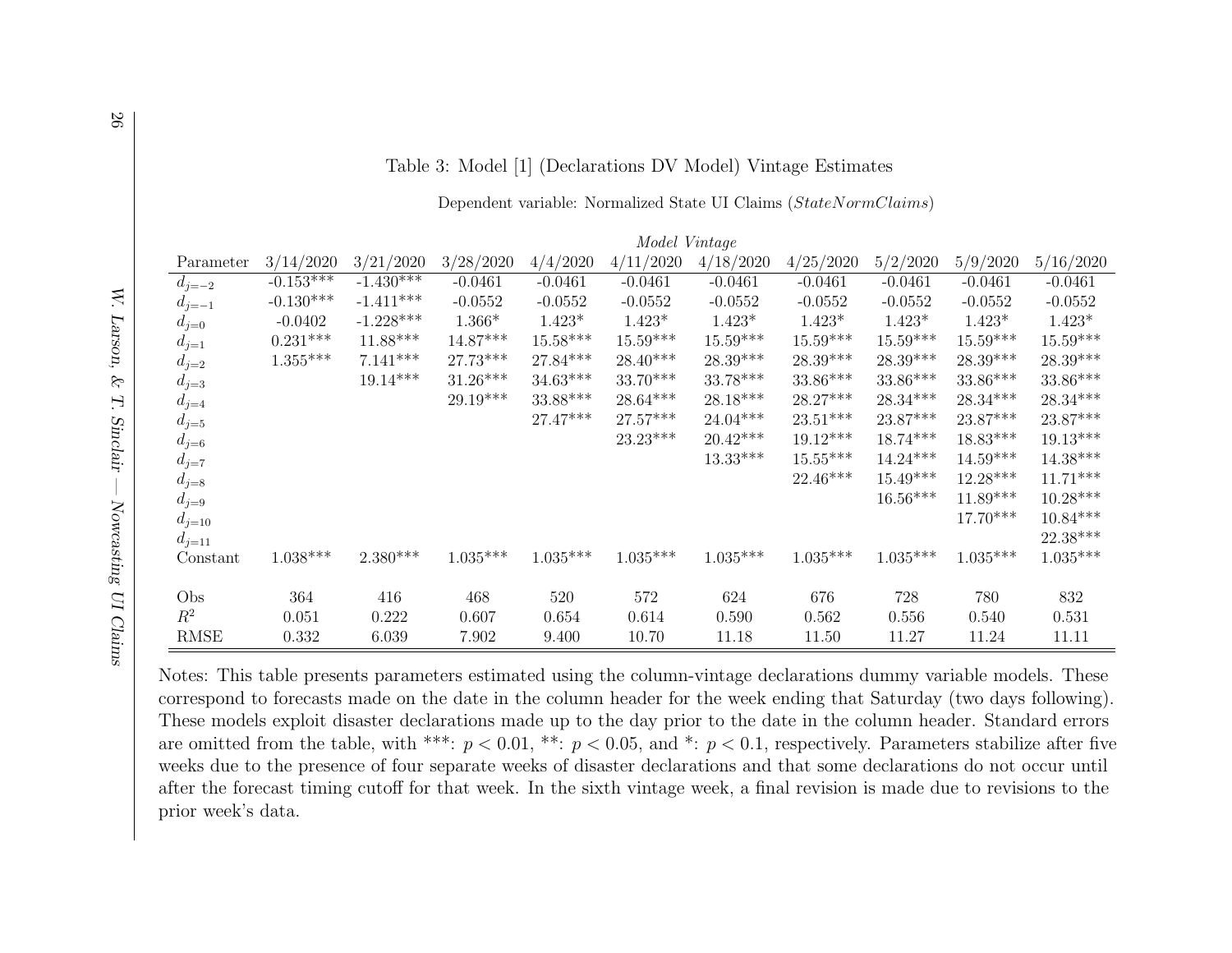| Data Structure:  |             | State - Panel   | State - Panel | State - Time Series | National                                                                                                                                                                                                                                                                                                                                                                                                                                                                                            | National       |           |
|------------------|-------------|-----------------|---------------|---------------------|-----------------------------------------------------------------------------------------------------------------------------------------------------------------------------------------------------------------------------------------------------------------------------------------------------------------------------------------------------------------------------------------------------------------------------------------------------------------------------------------------------|----------------|-----------|
| Information Set: |             | Declaration DVs | Google Trends | Autoregression      | Google Trends                                                                                                                                                                                                                                                                                                                                                                                                                                                                                       | Autoregression |           |
| Week Ending      | U.S. Claims |                 |               | $\lvert 3 \rvert$   | $[4] % \includegraphics[width=0.9\columnwidth]{figures/fig_4} \caption{A$_{4$}F_4$ for the $4$~\mbox{\textsterling}C$ for the $4$~\mbox{\textsterling}C$ for the $4$~\mbox{\textsterling}C$ for the $4$~\mbox{\textsterling}C$ for the $4$~\mbox{\textsterling}C$ for the $4$~\mbox{\textsterling}C$ for the $4$~\mbox{\textsterling}C$ for the $4$~\mbox{\textsterling}C$ for the $4$~\mbox{\textsterling}C$ for the $4$~\mbox{\textsterling}C$ for the $4$~\mbox{\textsterling}C$ for the $4$~\m$ |                | Average   |
| $14-Mar-20$      | 250.869     | 200,124         | 200,498       | 210,613             | 200.124                                                                                                                                                                                                                                                                                                                                                                                                                                                                                             | 209,780        | 204.228   |
| $21-Mar-20$      | 2,898,392   | 302.526         | 256,555       | 240.715             | 580.881                                                                                                                                                                                                                                                                                                                                                                                                                                                                                             | 246,751        | 325,486   |
| $28$ -Mar-20     | 5,823,757   | 4,272,739       | 2.893.920     | 1,268,139           | 3,735,416                                                                                                                                                                                                                                                                                                                                                                                                                                                                                           | 1,699,932      | 2,774,029 |
| $4-Apr-20$       | 6.203.348   | 6,472,376       | 9,235,556     | 2,798,412           | 7,538,163                                                                                                                                                                                                                                                                                                                                                                                                                                                                                           | 4,621,571      | 6,133,216 |
| $11-Apr-20$      | 4.971.820   | 5.764.621       | 5.413.811     | 4.247.836           | 1.979.762                                                                                                                                                                                                                                                                                                                                                                                                                                                                                           | 5,269,418      | 4,535,090 |
| $18-Apr-20$      | 4, 267, 394 | 4,418,919       | 5,466,608     | 3,897,886           | 6,331,850                                                                                                                                                                                                                                                                                                                                                                                                                                                                                           | 4,230,563      | 4,869,165 |
| $25-Apr-20$      | 3,489,173   | 3,007,053       | 4,270,662     | 3,438,980           | 4.243.381                                                                                                                                                                                                                                                                                                                                                                                                                                                                                           | 3,660,814      | 3,724,178 |
| $2$ -May-20      | 2,849,079   | 3,083,641       | 3,297,980     | 2,905,236           | 3,699,928                                                                                                                                                                                                                                                                                                                                                                                                                                                                                           | 3,027,102      | 3,202,777 |
| $9-May-20$       | 2.345.376   | 2.709.145       | 2.605.137     | 2,408,037           | 2,006,348                                                                                                                                                                                                                                                                                                                                                                                                                                                                                           | 2.495.679      | 2.444.869 |
| $16$ -May-20     | 2,174,298   | 2,395,143       | 2,171,923     | 2,079,470           | 2,744,618                                                                                                                                                                                                                                                                                                                                                                                                                                                                                           | 2,075,898      | 2,293,410 |

Table A.1: Forecasting Results

Notes: This table presents forecasts made on the Thursday of the week ending on the date listed in the row. For percenterrors and statistics to compare these forecasts, see Table [2.](#page-26-1)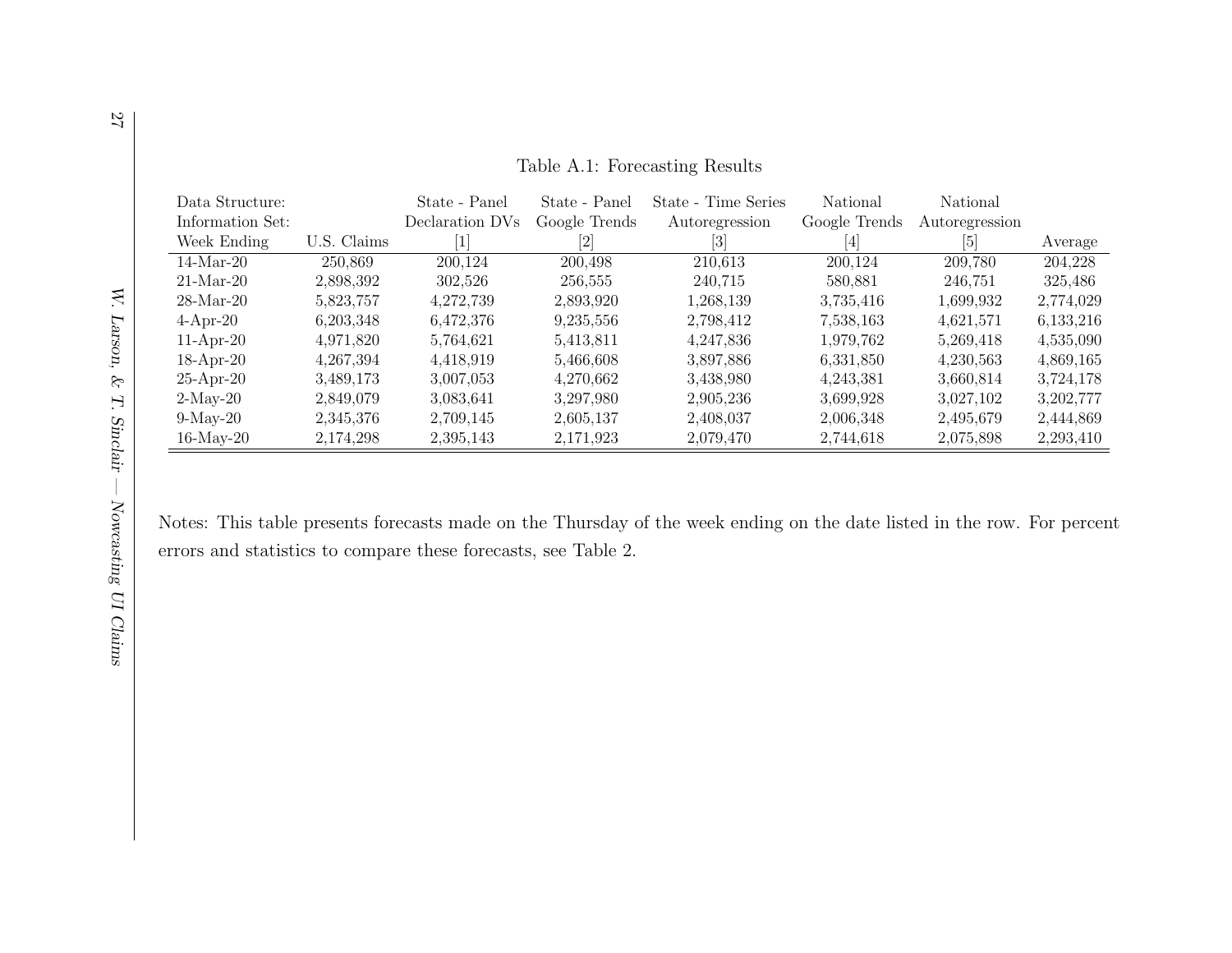#### Table A.2: Model [2] (State Google Trends) Vintage Estimates

#### Dependent variable: Normalized State UI Claims (StateNormClaims)

|                |            | Model Vintage |            |            |            |            |            |           |            |            |  |
|----------------|------------|---------------|------------|------------|------------|------------|------------|-----------|------------|------------|--|
| Parameter      | 3/14/2020  | 3/21/2020     | 3/28/2020  | 4/4/2020   | 4/11/2020  | 4/18/2020  | 4/25/2020  | 5/2/2020  | 5/9/2020   | 5/16/2020  |  |
| $\tilde{G}(t)$ | $-0.0260$  | $7.228***$    | $3.790***$ | $3.298***$ | $2.774***$ | $1.140*$   | $0.901**$  | $0.847**$ | $0.937**$  | $0.937***$ |  |
| $G(t-1)$       | 0.270      | $-6.064**$    | $-0.546$   | $-0.849$   | $-0.612$   | 0.610      | 0.629      | 0.502     | 0.335      | 0.286      |  |
| Constant       | $0.779***$ | 0.864         | 0.0115     | $1.745***$ | $2.601***$ | $4.096***$ | $4.580***$ | 4.994***  | $4.942***$ | $4.751***$ |  |
|                |            |               |            |            |            |            |            |           |            |            |  |
| Observations   | 260        | 312           | 364        | 416        | 468        | 520        | 572        | 624       | 676        | 728        |  |
| $R^2$          | 0.008      | 0.607         | 0.637      | 0.643      | 0.591      | 0.480      | 0.427      | 0.381     | 0.358      | 0.337      |  |
| <b>RMSE</b>    | 0.393      | 4.869         | 8.353      | 10.25      | 11.64      | 13.13      | 13.61      | 13.67     | 13.59      | 13.47      |  |

Notes: This table presents parameters estimated using the column-vintage declarations dummy variable models. These correspond to forecasts made on the date in the column header for the week ending that Saturday (two days following).These models exploit disaster declarations made up to the day prior to the date in the column header. Standard errorsare omitted from the table, with \*\*\*:  $p < 0.01$ , \*\*:  $p < 0.05$ , and \*:  $p < 0.1$ , respectively.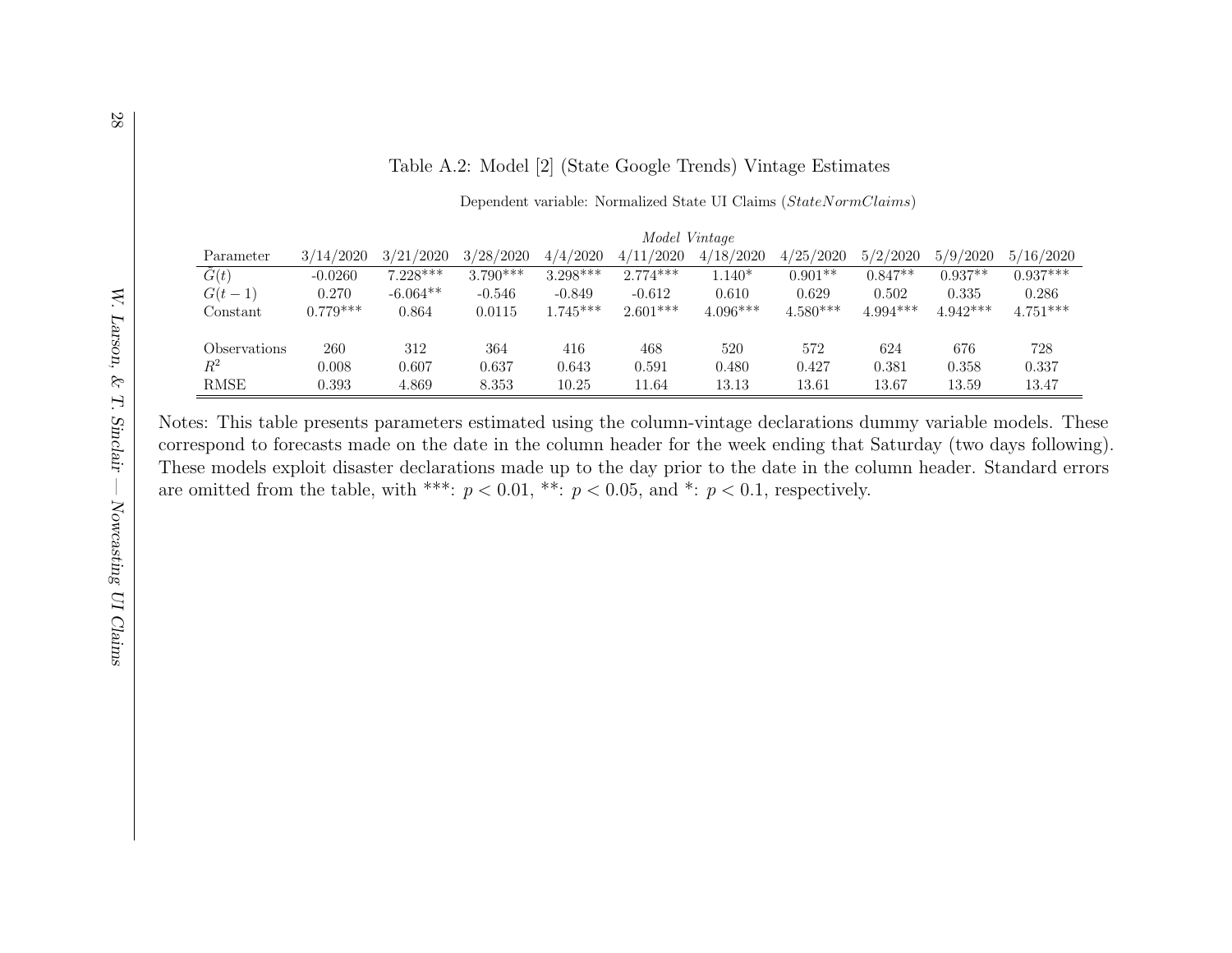| State                | $y(t-1)$   | $y(t-2)$   | $y(t-3)$   | $R^2$ | <b>RMSE</b> | State          | $y(t-1)$   | $y(t-2)$    | $y(t-3)$    | $R^2$ | <b>RMSE</b> |
|----------------------|------------|------------|------------|-------|-------------|----------------|------------|-------------|-------------|-------|-------------|
| Alabama              | $0.764***$ | 0.0127     | $0.0660*$  | 0.683 | 0.270       | Montana        | $0.779***$ | 0.0363      | $0.0882**$  | 0.773 | 0.220       |
| Alaska               | $0.687***$ | $0.221***$ | 0.0140     | 0.798 | 0.170       | Nebraska       | $0.753***$ | $0.0994*$   | 0.0426      | 0.747 | 0.232       |
| Arizona              | $0.833***$ | $-0.0509$  | $0.136**$  | 0.783 | 0.186       | Nevada         | $0.721***$ | $0.157*$    | 0.0562      | 0.814 | 0.172       |
| Arkansas             | $0.769***$ | $-0.0298$  | $0.151***$ | 0.732 | 0.231       | New Hampshire  | $0.704***$ | $0.136**$   | 0.0710      | 0.767 | 0.272       |
| California           | $0.612***$ | $0.289***$ | 0.000302   | 0.736 | 0.154       | New Jersey     | $0.877***$ | $-0.0265$   | $-0.0413$   | 0.674 | 0.195       |
| Colorado             | $0.732***$ | 0.132      | 0.0668     | 0.810 | 0.183       | New Mexico     | $0.668***$ | $0.154**$   | 0.0602      | 0.696 | 0.208       |
| Connecticut          | $0.824***$ | 0.00412    | $-0.00446$ | 0.667 | 0.224       | New York       | $0.673***$ | 0.0104      | $0.136***$  | 0.564 | 0.245       |
| Delaware             | $0.482***$ | $0.145***$ | $0.137***$ | 0.453 | 0.340       | North Carolina | $0.684***$ | $0.107*$    | $0.148***$  | 0.843 | 0.281       |
| District of Columbia | $0.674***$ | $0.154***$ | $0.108**$  | 0.806 | 0.218       | North Dakota   | $0.636***$ | $0.154***$  | $0.0688**$  | 0.655 | 0.339       |
| Florida              | $0.756***$ | 0.0460     | $0.166***$ | 0.855 | 0.188       | Ohio           | $0.830***$ | $-0.0126$   | $0.0988**$  | 0.799 | 0.201       |
| Georgia              | $0.684***$ | $0.0870*$  | $0.130***$ | 0.716 | 0.268       | Oklahoma       | $0.544***$ | $0.284***$  | 0.0873      | 0.714 | 0.236       |
| Hawaii               | $0.747***$ | 0.0468     | $0.122**$  | 0.761 | 0.189       | Oregon         | $0.667***$ | $0.128**$   | $0.144**$   | 0.820 | 0.171       |
| Idaho                | $0.875***$ | $-0.0338$  | $0.0884**$ | 0.837 | 0.202       | Pennsylvania   | $0.846***$ | $-0.0645$   | $0.117***$  | 0.769 | 0.178       |
| Illinois             | $0.679***$ | $0.214***$ | 0.0301     | 0.775 | 0.172       | Rhode Island   | $0.707***$ | 0.0831      | 0.000152    | 0.594 | 0.288       |
| Indiana              | $0.817***$ | 0.0681     | 0.0438     | 0.824 | 0.239       | South Carolina | $0.582***$ | $0.123***$  | $0.157***$  | 0.650 | 0.315       |
| Iowa                 | $0.712***$ | 0.0391     | $0.137***$ | 0.698 | 0.264       | South Dakota   | $0.777***$ | $0.155**$   | $-0.0102$   | 0.801 | 0.232       |
| Kansas               | $0.541***$ | $0.186***$ | $0.144***$ | 0.632 | 0.267       | Tennessee      | $0.833***$ | $-0.0481$   | $0.0905**$  | 0.747 | 0.271       |
| Kentucky             | $0.759***$ | 0.0540     | 0.0386     | 0.660 | 0.313       | Texas          | $0.640***$ | $0.145*$    | $0.121**$   | 0.699 | 0.180       |
| Louisiana            | $0.772***$ | 0.0888     | 0.0317     | 0.747 | 0.235       | Utah           | $0.792***$ | 0.0963      | 0.0409      | 0.830 | 0.179       |
| Maine                | $0.756***$ | $0.138*$   | 0.0140     | 0.799 | 0.221       | Vermont        | $0.718***$ | 0.0344      | $0.0990***$ | 0.651 | 0.277       |
| Maryland             | $0.717***$ | $0.162**$  | 0.0367     | 0.770 | 0.185       | Virginia       | $0.698***$ | $0.177**$   | 0.0581      | 0.805 | 0.214       |
| Massachusetts        | $0.692***$ | $0.196***$ | $-0.0376$  | 0.667 | 0.222       | Washington     | $0.851***$ | 0.0699      | 0.0404      | 0.858 | 0.146       |
| Michigan             | $0.832***$ | 0.0675     | $-0.0301$  | 0.743 | 0.282       | West Virginia  | $0.696***$ | 0.0371      | $0.109***$  | 0.656 | 0.239       |
| Minnesota            | $0.852***$ | 0.0626     | 0.0103     | 0.823 | 0.196       | Wisconsin      | $0.908***$ | $-0.240***$ | $0.269***$  | 0.838 | 0.197       |
| Mississippi          | $0.768***$ | $0.139**$  | 0.0108     | 0.800 | 0.235       | Wyoming        | $0.688***$ | $0.0916*$   | $0.142***$  | 0.784 | 0.222       |
| Missouri             | $0.706***$ | $0.138***$ | 0.0113     | 0.680 | 0.244       | Puerto Rico    | $0.295***$ | $0.180***$  | $0.165***$  | 0.248 | 0.585       |

#### Table A.3: Model [3] (State AR Model) Final Period Estimates

Dependent variable: Log State UI Claims (ln(StateClaims))

Notes: This table presents parameters estimated using the final-period state-level autogregression models (constant terms omitted for brevity but available upon request). These correspond to forecasts made on May 14th for the week ending May 16th, which use claims data through the week ending May 9th. Standard errors are omitted from the table,with \*\*\*:  $p < 0.01$ , \*\*:  $p < 0.05$ , and \*:  $p < 0.1$ , respectively.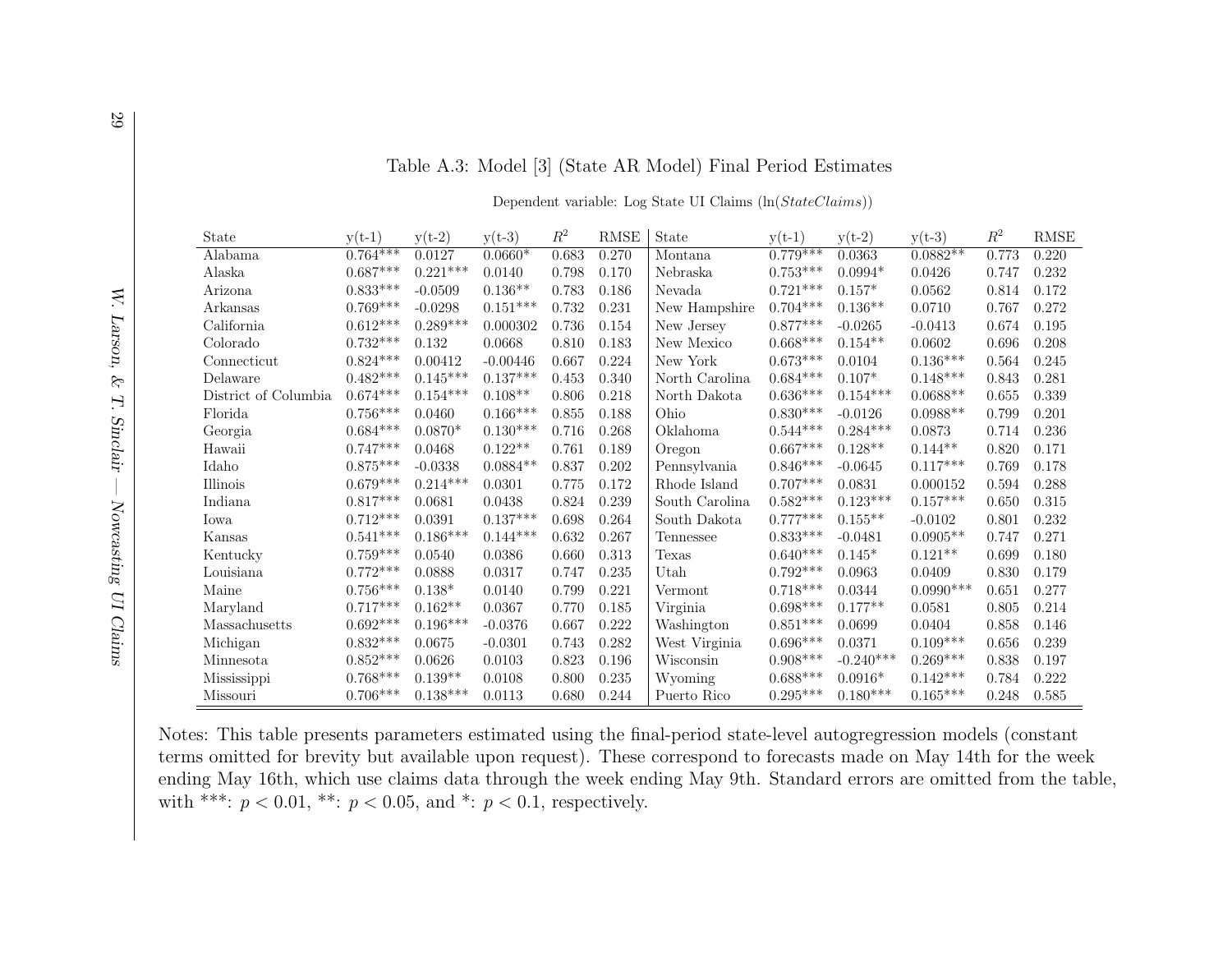| Model               | Google Trends     | Autoregression |
|---------------------|-------------------|----------------|
| Dependent Variable  | Normalized Claims | ln(Clains)     |
|                     | 4                 | 5              |
| G(t)                | $3.470***$        |                |
| $G(t-1)$            | $-2.076*$         |                |
| ln(USClains(t))     |                   | $0.932***$     |
| $ln(USClains(t-1))$ |                   | 0.0148         |
| $ln(USClains(t-2))$ |                   | $-0.0128$      |
| Constant            | $0.361***$        | $0.837***$     |
|                     |                   |                |
| Observations        | 324               | 1,121          |
| $R^2$               | 0.854             | 0.853          |
| <b>RMSE</b>         | 1.200             | 0.140          |

Table A.4: Models [4] and [5] (National Models) Final Period Estimates

Notes: This table presents parameters estimated using the final-period national models. These correspond to forecasts made on May 14th for the week ending May 16th, which use claims data through the week ending May 9th and Google Trends data through May 11th. Standard errors are omitted from the table, with \*\*\*:  $p < 0.01$ , \*\*:  $p < 0.05$ , and \*:  $p < 0.1$ , respectively.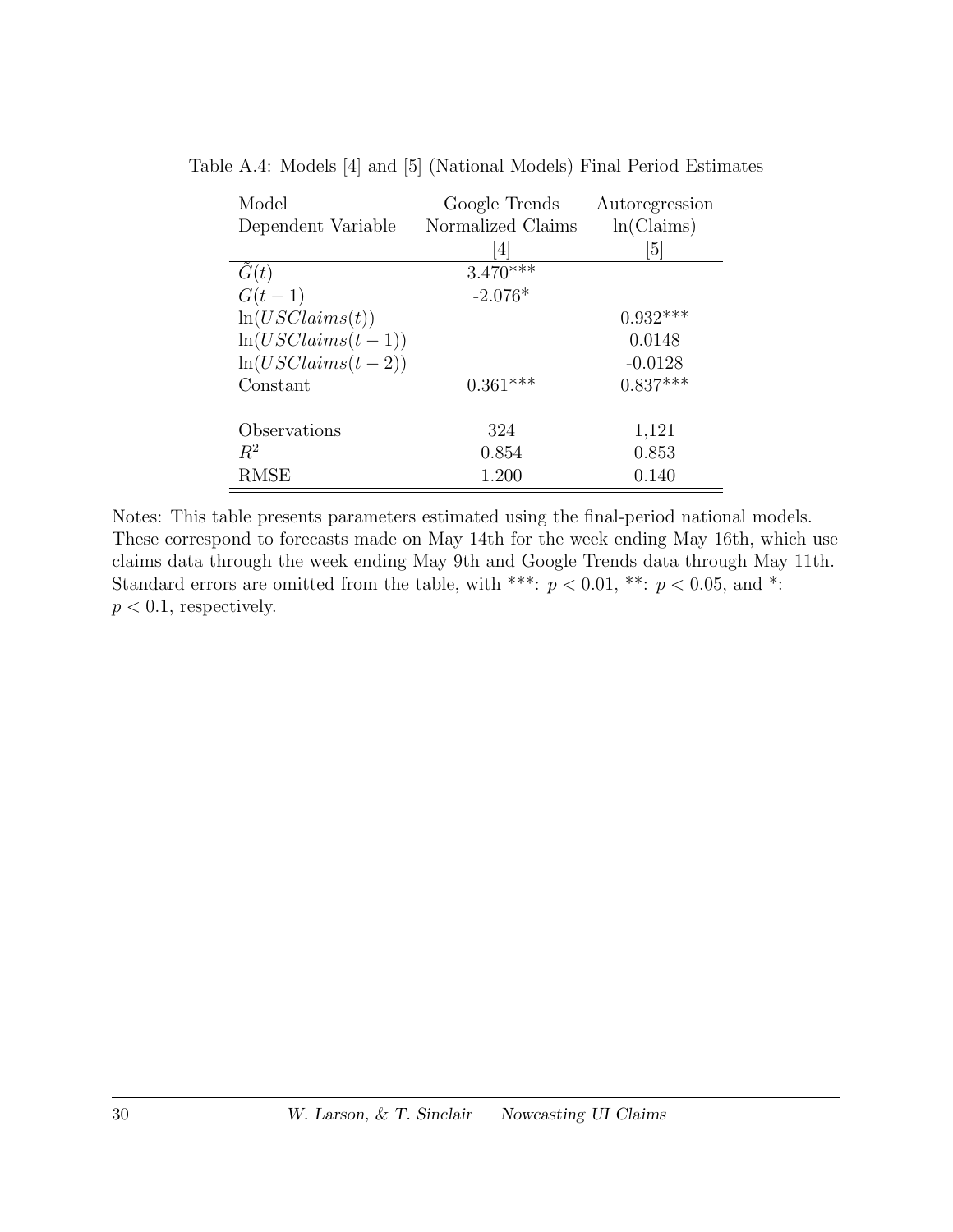| Data Structure:  |                 | State - Panel |           | State - Panel State - Panel | State - Panel | National    | National    |
|------------------|-----------------|---------------|-----------|-----------------------------|---------------|-------------|-------------|
| Information Set: |                 |               |           |                             |               |             |             |
| Declarations     |                 | Yes           | Yes       | Yes                         |               |             |             |
| Google Trends    |                 |               | Yes       | Yes                         | Yes           | Yes         |             |
| Autoregression   |                 | Yes           |           | Yes                         | Yes           | Yes         | Yes         |
| AR Robust Device |                 |               |           |                             |               |             | Yes         |
| Week Ending      | National Claims | [6]           | $[7]$     | [8]                         | [9]           | [10]        | [11]        |
| 3/14/2020        | 250,869         | $-22\%$       | $-20\%$   | $-23%$                      | $-24%$        | $-24\%$     | $-19\%$     |
| 3/21/2020        | 2,898,392       | $-89\%$       | $-86\%$   | $-84\%$                     | $-89\%$       | $-82\%$     | $-92\%$     |
| 3/28/2020        | 5,823,757       | 481\%         | $-172%$   | $-10\%$                     | 83%           | $-18%$      | $-69\%$     |
| 4/4/2020         | 6,203,348       | 46\%          | 41\%      | 52%                         | $60\%$        | 55%         | $-18%$      |
| 4/11/2020        | 4,971,820       | 14%           | $-22\%$   | $-31%$                      | $-16\%$       | $-53%$      | 24\%        |
| 4/18/2020        | 4,267,394       | $-7\%$        | $-1\%$    | $-4\%$                      | 15%           | 29%         | 19%         |
| 4/25/2020        | 3,489,173       | $-20\%$       | $-12\%$   | $-19%$                      | $6\%$         | $6\%$       | 25\%        |
| 5/2/2020         | 2,849,079       | 26\%          | $-37\%$   | $6\%$                       | $3\%$         | 15\%        | 25\%        |
| 5/9/2020         | 2,345,376       | 12%           | $-50\%$   | $-3\%$                      | $-1\%$        | $-32\%$     | 24\%        |
| 5/16/2020        | 2,174,298       | $3\%$         | $-19%$    | $-4\%$                      | $-1\%$        | 29\%        | 10%         |
| Mean Error       |                 | $-2,900,914$  | 1,425,390 | 220,096                     | $-599,623$    | 89,740      | 342,814     |
| MAE              |                 | 3,623,648     | 1,933,248 | 896,692                     | 1,288,929     | 1,281,982   | 1,220,025   |
| <b>RMSE</b>      |                 | 8,939,559     | 3,428,374 | 1,392,995                   | 2,111,187     | 1,674,856   | 1,675,262   |
| MAE-DM           |                 | $-1.983*$     | $-1.573$  | $-2.794**$                  | $-1.821$      | $-3.621***$ | $-4.412***$ |

Table A.5: Forecasting Results, Additional Models

<span id="page-32-0"></span>Notes: This table presents percentage forecast errors made on the Thursday of the week ending in the date listed in the row. MAE is themean absolute forecast error. RMSE is the square-root of the mean squared forecast error. MAE-DM is the Diebold-Mariano small-sampletest statistic relative to model [1] in Table [2,](#page-26-1) with \*\*\*:  $p < 0.01$ , \*\*:  $p < 0.05$ , and \*:  $p < 0.1$ , respectively (negative sign implies in favor of model [1]). All statistics are at the national level, including Mean Error, MAE, RMSE, and MAE-DM, which are calculated over the <sup>10</sup> forecast periods. A remark on the forecast errors for 3/28 is necessary. In this week, pane<sup>l</sup> models with more complex information sets are very sensitive to the jump from the previous week due to low claims variation and small sample sizes estimated up to this point. Model [11] isa robustified version of the AR model in [5], specified as  $ln(USCl aims_t) = ln(USClains_{t-1}) + \sum_{j=1}^{p-1} \theta_j \Delta \ln(USClains_{t-j}) + u_t$ .